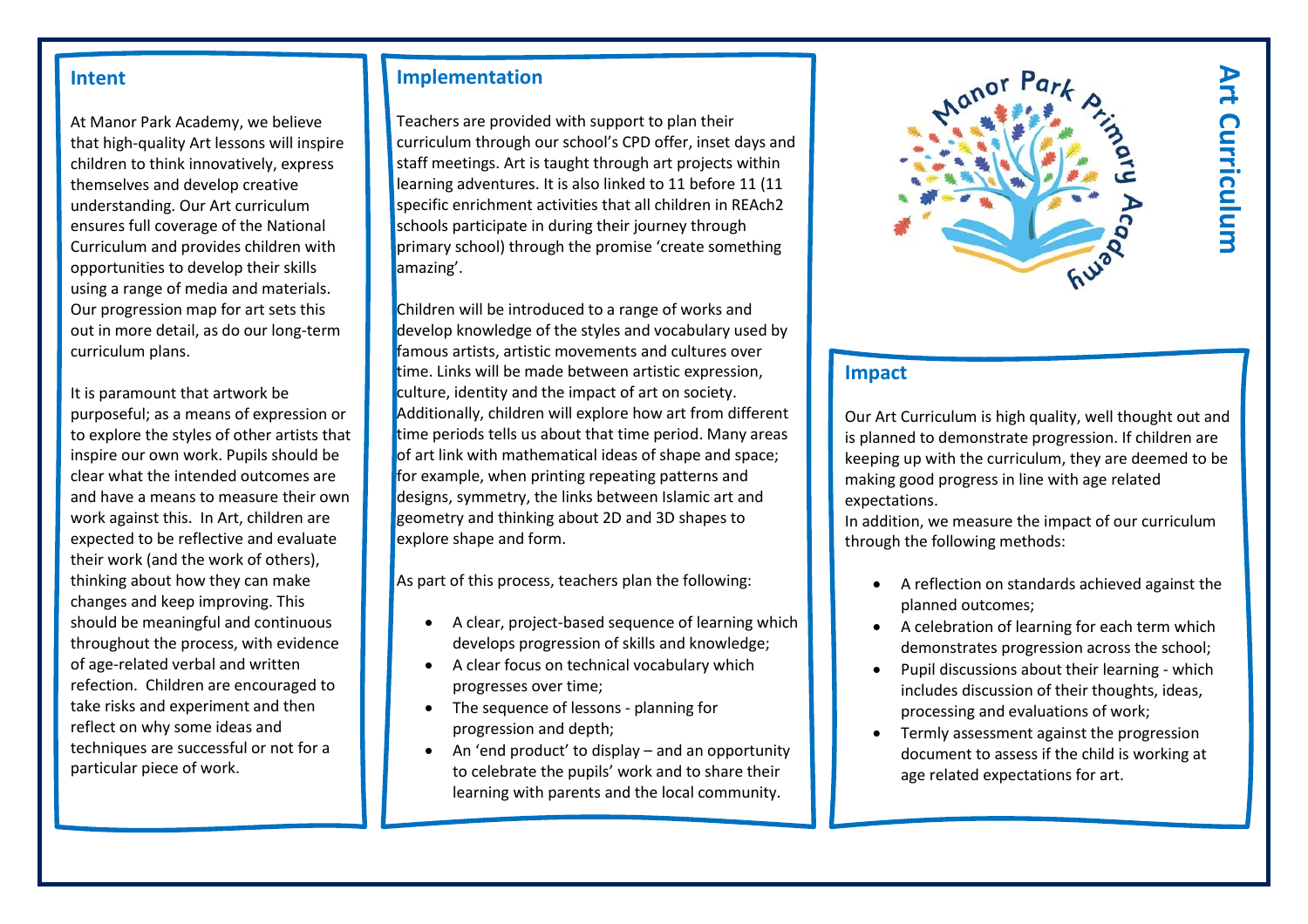### **National Curriculum**

|                                                           | <b>ELGS</b>                                                                                                                                                                                                                                                                                                                                                                                                               | Year 1                                                                                                                                                                                                         | Year <sub>2</sub>                                                                                                                                                                                                                                                                                                                             | Year <sub>3</sub>                 | Year 4                                                                                                                                                                                                                                                                                                           | Year <sub>5</sub> | Year <sub>6</sub> |
|-----------------------------------------------------------|---------------------------------------------------------------------------------------------------------------------------------------------------------------------------------------------------------------------------------------------------------------------------------------------------------------------------------------------------------------------------------------------------------------------------|----------------------------------------------------------------------------------------------------------------------------------------------------------------------------------------------------------------|-----------------------------------------------------------------------------------------------------------------------------------------------------------------------------------------------------------------------------------------------------------------------------------------------------------------------------------------------|-----------------------------------|------------------------------------------------------------------------------------------------------------------------------------------------------------------------------------------------------------------------------------------------------------------------------------------------------------------|-------------------|-------------------|
| <b>National Curriculum</b><br>Pupils should be<br>taught: | • Safely use and<br>explore a variety of<br>materials, tools<br>and techniques,<br>experimenting<br>with colour,<br>design, texture,<br>form and function.<br>• Share their<br>creations,<br>explaining the<br>process they have<br>used.<br>• Make use of<br>props and<br>materials when<br>role playing<br>characters in<br>narratives and<br>stories.<br>• Invent, adapt and<br>recount narratives<br>and stories with | 1. To use a range of materials<br>products<br>2.<br>imagination<br>3.<br>shape, form and space<br>4. About the work of a range of<br>artists, craft makers and<br>designers, describing the<br>their own work. | creatively to design and make<br>To use drawing, painting and<br>sculpture to develop and share<br>their ideas, experiences and<br>To develop a wide range of art<br>and design techniques in using<br>colour, pattern, texture, line,<br>differences and similarities<br>between different practices and<br>disciplines, and making links to | and revisit ideas<br>paint, clay] | 1. To create sketch books to record their observations and use them to review<br>2. To improve their mastery of art and design techniques, including drawing,<br>painting and sculpture with a range of materials [for example, pencil, charcoal,<br>3. About great artists, architects and designers in history |                   |                   |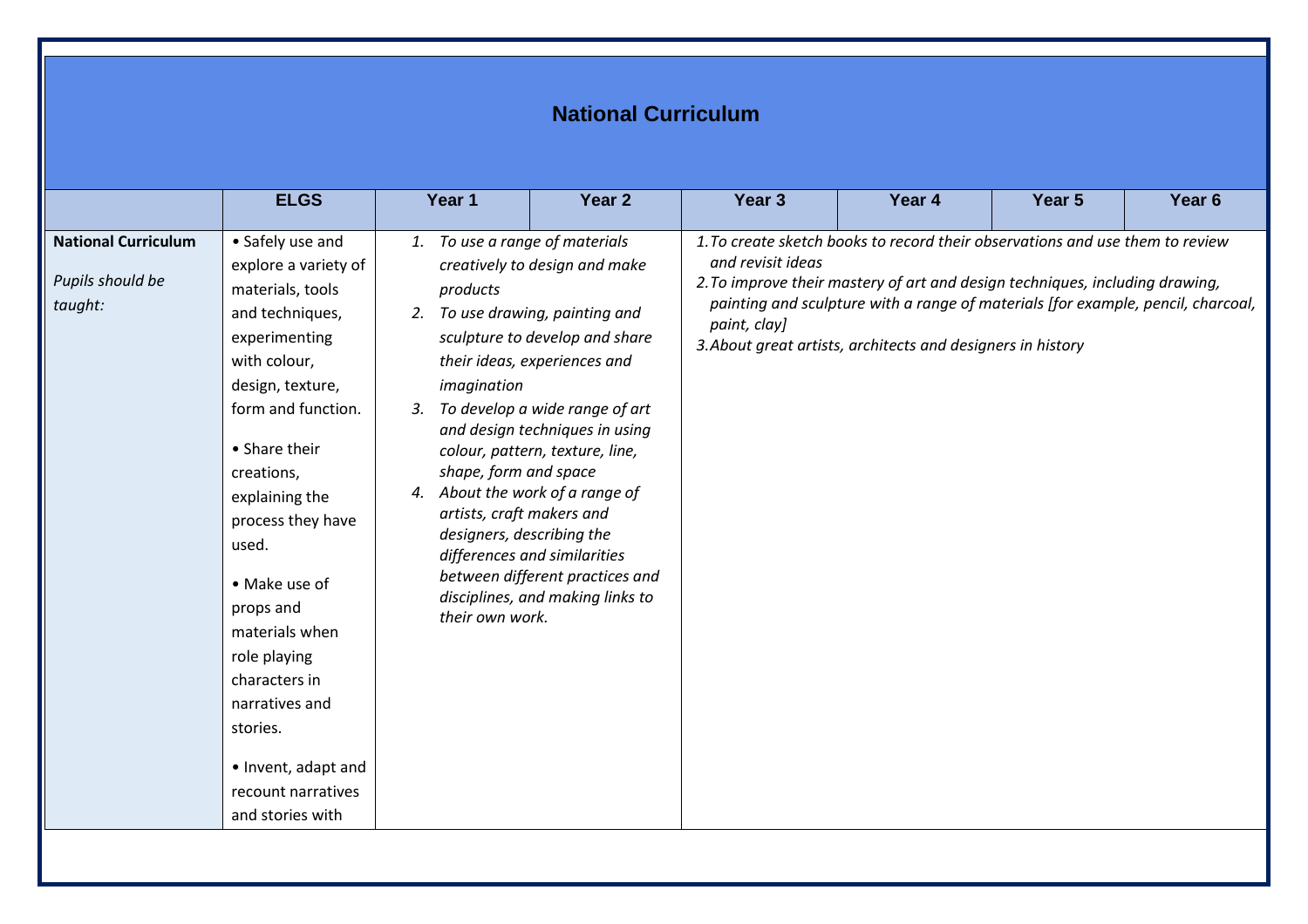|                                           | peers and their                            |                                       |                                          |                                        |           |                                                                       |           |
|-------------------------------------------|--------------------------------------------|---------------------------------------|------------------------------------------|----------------------------------------|-----------|-----------------------------------------------------------------------|-----------|
|                                           | teacher.                                   |                                       |                                          |                                        |           |                                                                       |           |
|                                           |                                            |                                       |                                          |                                        |           |                                                                       |           |
|                                           | • Sing a range of                          |                                       |                                          |                                        |           |                                                                       |           |
|                                           | well-known                                 |                                       |                                          |                                        |           |                                                                       |           |
|                                           | nursery rhymes                             |                                       |                                          |                                        |           |                                                                       |           |
|                                           | and songs.                                 |                                       |                                          |                                        |           |                                                                       |           |
|                                           |                                            |                                       |                                          |                                        |           |                                                                       |           |
|                                           | • Perform songs,                           |                                       |                                          |                                        |           |                                                                       |           |
|                                           | rhymes, poems                              |                                       |                                          |                                        |           |                                                                       |           |
|                                           | and stories with                           |                                       |                                          |                                        |           |                                                                       |           |
|                                           | others, and (when                          |                                       |                                          |                                        |           |                                                                       |           |
|                                           | appropriate) try to                        |                                       |                                          |                                        |           |                                                                       |           |
|                                           | move in time with                          |                                       |                                          |                                        |           |                                                                       |           |
|                                           | music.                                     |                                       |                                          |                                        |           |                                                                       |           |
|                                           |                                            |                                       |                                          |                                        |           |                                                                       |           |
|                                           |                                            |                                       |                                          |                                        |           |                                                                       |           |
|                                           |                                            |                                       |                                          |                                        |           |                                                                       |           |
|                                           |                                            |                                       |                                          |                                        |           |                                                                       |           |
| <b><i>ANOR PARK</i></b><br><b>ACADEMY</b> |                                            |                                       |                                          |                                        |           |                                                                       |           |
|                                           |                                            |                                       |                                          |                                        |           |                                                                       |           |
| <b>Skills</b>                             | <b>EYFS</b>                                | <b>Y1</b>                             | <b>Y2</b>                                | <b>Y3</b>                              | <b>Y4</b> | <b>Y5</b>                                                             | <b>Y6</b> |
| <b>Generic Skills</b>                     | <b>Explore different</b>                   |                                       | Record and explore ideas from first-hand | Select and record from first-hand      |           | Select and record from first-hand                                     |           |
|                                           | materials freely, in                       | observations.                         |                                          | observation, experience and            |           | observation, experience and imagination,                              |           |
| (to be covered                            | order to develop their                     |                                       |                                          | imagination, and explore ideas for     |           | and explore ideas for different purposes.                             |           |
| in all art                                | ideas about how to                         | Ask and answer questions about the    |                                          | different purposes.                    |           |                                                                       |           |
| lessons)                                  | use them and what to<br>make.              | starting points for their work.       |                                          | Question and make thoughtful           |           | Question and make thoughtful observations                             |           |
|                                           |                                            |                                       |                                          |                                        |           | about starting points and select ideas to use                         |           |
|                                           |                                            |                                       |                                          |                                        |           |                                                                       |           |
|                                           |                                            | Develop their ideas - try things out, |                                          | observations about starting points and |           | in their work.                                                        |           |
|                                           | Develop their own                          | change their minds.                   |                                          | select ideas to use in their work.     |           |                                                                       |           |
|                                           | ideas and then decide                      |                                       |                                          |                                        |           | Explore the roles and purposes of artists,                            |           |
|                                           | which materials to<br>use to express them. |                                       |                                          |                                        |           | craftspeople and designers working in<br>different times and cultures |           |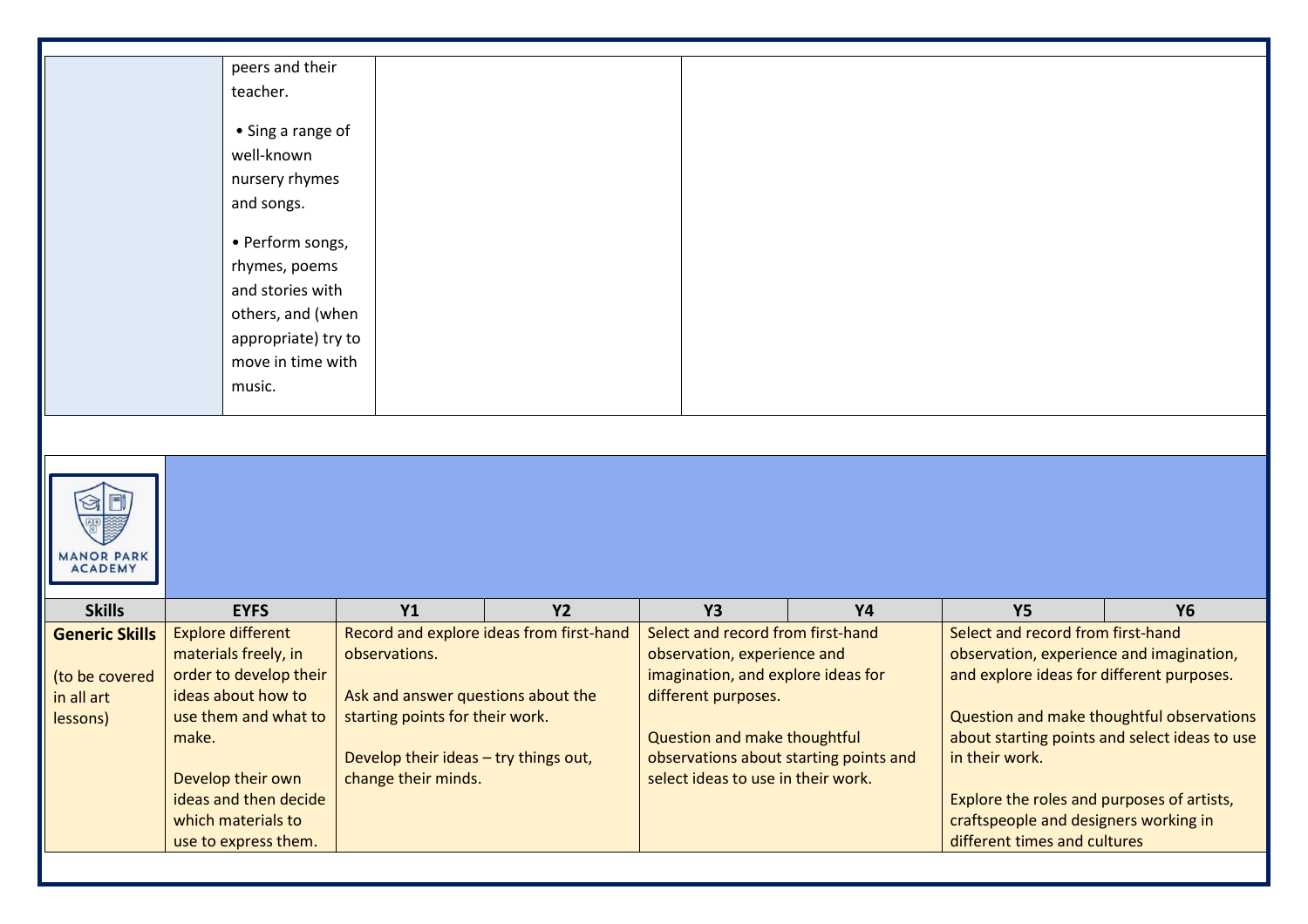|              | <b>EYFS</b>                                                                                                                                                                                                                                                                                                                 | KS1                                                                                                                                                                                                                                                                                                              | LKS2                                                                                                                                                                                                                                                                                                                                                                                 | UKS2                                                                                                                                                                                                                                                      |
|--------------|-----------------------------------------------------------------------------------------------------------------------------------------------------------------------------------------------------------------------------------------------------------------------------------------------------------------------------|------------------------------------------------------------------------------------------------------------------------------------------------------------------------------------------------------------------------------------------------------------------------------------------------------------------|--------------------------------------------------------------------------------------------------------------------------------------------------------------------------------------------------------------------------------------------------------------------------------------------------------------------------------------------------------------------------------------|-----------------------------------------------------------------------------------------------------------------------------------------------------------------------------------------------------------------------------------------------------------|
| <b>Skill</b> | Show different<br>emotions in their<br>drawings and<br>paintings, like<br>happiness, sadness,<br>fear etc.<br><b>Return to and build</b><br>on their previous<br>learning, refining<br>ideas and developing<br>their ability to<br>represent them.<br>Create<br>collaboratively,<br>sharing ideas,<br>resources and skills. |                                                                                                                                                                                                                                                                                                                  |                                                                                                                                                                                                                                                                                                                                                                                      |                                                                                                                                                                                                                                                           |
|              | Join different<br>materials and explore<br>different textures.<br>Draw with increasing<br>complexity and detail,<br>such as representing<br>a face with a circle<br>and including details.<br>Use drawing to<br>represent ideas like<br>movement or loud<br>noises.                                                         | Explore the work of artists, craftspeople<br>and designers from different times and<br>cultures for differences and similarities<br>Review what they and others have done<br>and say what they think and feel about<br>it.<br>Identify what they might change in their<br>current work or develop in future work | Explore the roles and purposes of artists,<br>craftspeople and designers working in<br>different times and cultures.<br>Compare ideas, methods and<br>approaches in their own and others'<br>work and say what they think and feel<br>about them.<br>Adapt their work according to their<br>views and describe how they might<br>develop it further.<br>Annotate work in sketchbook. | Compare ideas, methods and approaches in<br>their own and others' work and say what<br>they think and feel about them.<br>Adapt their work according to their views<br>and describe how they might develop it<br>further.<br>Annotate work in sketchbook. |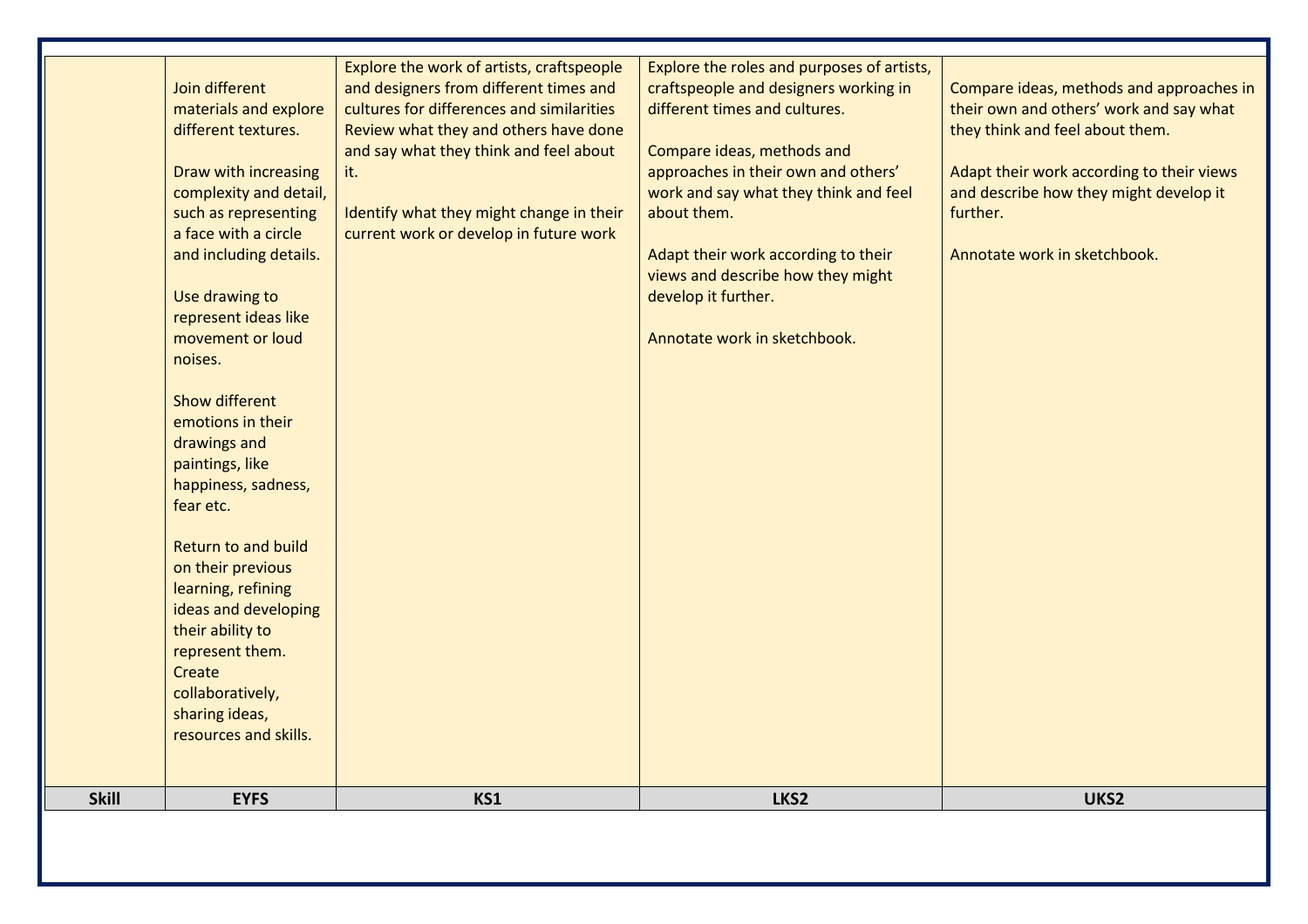| <b>Drawing</b>  | Show different        | Experiment with a variety of media;       | Experiment with ways in which                                      | Work from a variety of sources including                                      |
|-----------------|-----------------------|-------------------------------------------|--------------------------------------------------------------------|-------------------------------------------------------------------------------|
|                 | emotions in their     | pencils, rubbers, crayons, pastels, felt  | surface detail can be added to                                     | observation, photographs and digital                                          |
| (pencil,        | drawings - happiness, | tips, charcoal, ballpoints, chalk.        | drawings.                                                          | images.                                                                       |
| crayon,         | sadness, fear etc     |                                           |                                                                    |                                                                               |
| charcoal, inks, |                       | Control the types of marks made with      | Use sketchbooks to collect and                                     | Work in a sustained and independent way                                       |
| chalk, pastels, | Create closed shapes  | the range of media                        | record visual information from                                     | to create a detailed drawing.                                                 |
| ICT software)   | with continuous lines |                                           | different sources.                                                 |                                                                               |
|                 | and begin to use      | <b>Lines and marks</b>                    |                                                                    | Develop close observation skills using a                                      |
|                 | these shapes to       |                                           |                                                                    | variety of view finders.                                                      |
|                 | represent objects.    | Name, match and draw lines/marks from     | Draw for a sustained period of time                                |                                                                               |
|                 |                       | observations. Invent new lines. Draw on   | at an appropriate level.                                           | Use a sketchbook to collect and develop                                       |
|                 | Develop their own     | different surfaces with a range of media. |                                                                    | ideas.                                                                        |
|                 | ideas and then decide | Use differently textured and sized media. | <b>Lines and Marks</b>                                             |                                                                               |
|                 | which materials to    |                                           |                                                                    | Identify artists who have worked in a similar                                 |
|                 | use to express them.  | <b>Shape</b>                              | Make marks and lines with a                                        | way to their own work.                                                        |
|                 |                       |                                           | wide range of drawing                                              |                                                                               |
|                 |                       | Observe and draw shapes from              | implements e.g. charcoal, pencil,                                  | Lines, Marks, Tone, Form & Texture                                            |
|                 |                       | observations. Draw shapes in between      | crayon, chalk pastels, pens etc.                                   |                                                                               |
|                 |                       | objects. Invent new shapes.               | Experiment with different grades<br>of pencil and other implements | Use dry media to make different marks,<br>lines, patterns and shapes within a |
|                 |                       | <b>Tone</b>                               | to create lines and marks.                                         | drawing.                                                                      |
|                 |                       |                                           |                                                                    | Experiment with wet media to make                                             |
|                 |                       | Investigate tone by drawing light/dark    | <b>Form and Shape</b>                                              | different marks, lines, patterns, textures                                    |
|                 |                       | lines, light/dark patterns, light dark    |                                                                    | and shapes.                                                                   |
|                 |                       | shapes etc.                               | Experiment with different grades of                                | Explore colour mixing and blending                                            |
|                 |                       |                                           | pencil and other implements to draw                                | techniques with coloured pencils.                                             |
|                 |                       | <b>Texture</b>                            | different forms and shapes.                                        | Use different techniques for different                                        |
|                 |                       |                                           | Begin to show an awareness of                                      | purposes i.e. shading, hatching within                                        |
|                 |                       | Investigate textures by describing,       | objects having a third dimension.                                  | their own work.                                                               |
|                 |                       | naming, rubbing, copying.                 |                                                                    | Start to develop their own style using                                        |
|                 |                       |                                           | <b>Tone</b>                                                        | tonal contrast and mixed media.                                               |
|                 |                       |                                           | Experiment with different grades of                                |                                                                               |
|                 |                       |                                           | pencil and other implements to                                     | <b>Perspective and Composition</b>                                            |
|                 |                       |                                           | achieve variations in tone.                                        |                                                                               |
|                 |                       |                                           | Apply tone in a drawing in a simple                                | Begin to use simple perspective in their                                      |
|                 |                       |                                           | way.                                                               | work using a single focal point and                                           |
|                 |                       |                                           |                                                                    | horizon.                                                                      |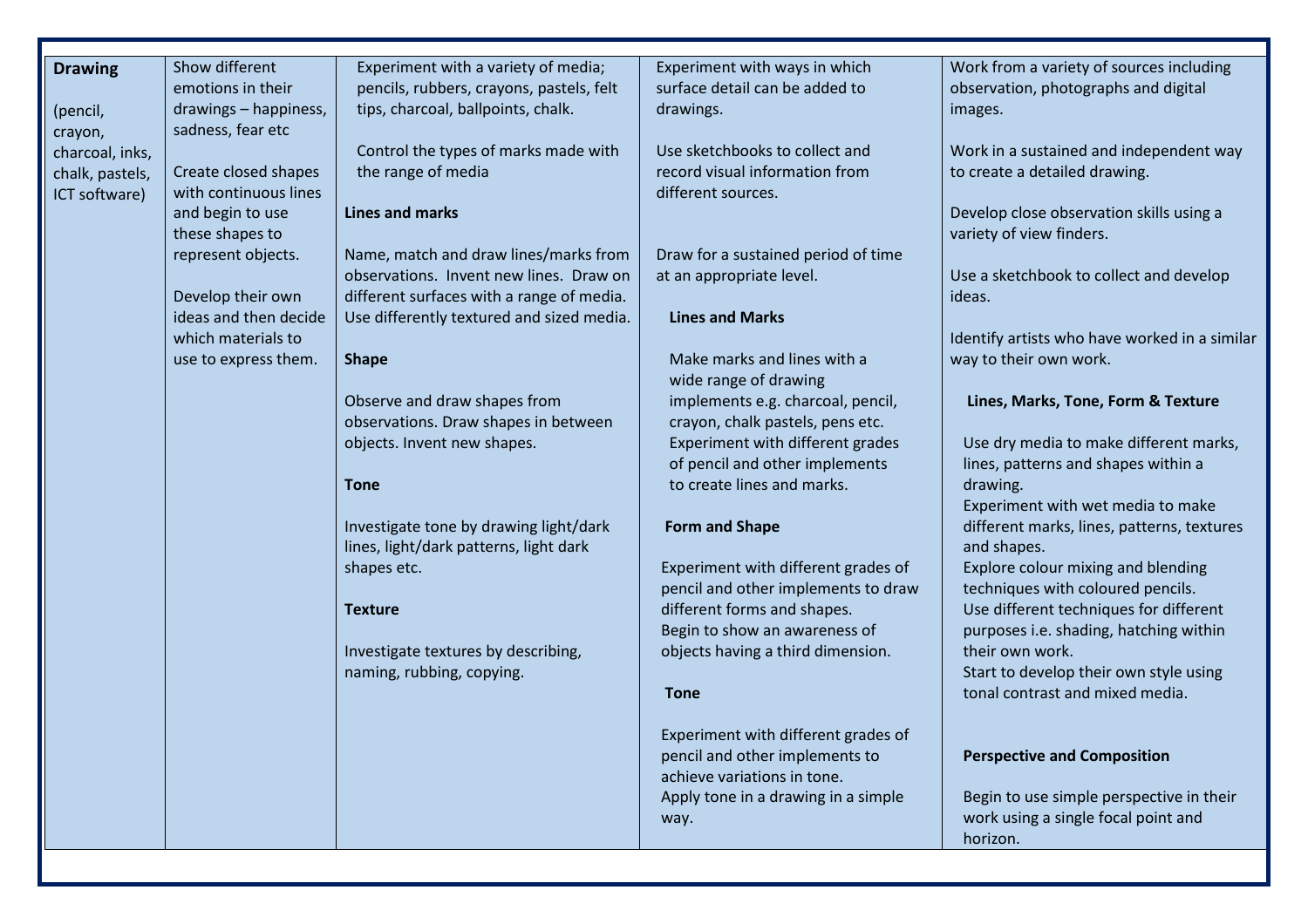|                                         |                                                                                                                                              |                                                                                                                                                                                                                                                                                                                                                                                                                                                                                            | <b>Texture</b><br>Create textures with a wide range of<br>drawing implements.<br>Apply a simple use of pattern and<br>texture in a drawing.                                                                                                                                                                                                                                                                                                                              | Begin to develop an awareness of<br>composition, scale and proportion in<br>their drawings e.g. foreground, middle<br>ground and background.<br>Show an awareness of how drawings are<br>created ie. Composition.                                                                                                                                                                                                                                                             |
|-----------------------------------------|----------------------------------------------------------------------------------------------------------------------------------------------|--------------------------------------------------------------------------------------------------------------------------------------------------------------------------------------------------------------------------------------------------------------------------------------------------------------------------------------------------------------------------------------------------------------------------------------------------------------------------------------------|--------------------------------------------------------------------------------------------------------------------------------------------------------------------------------------------------------------------------------------------------------------------------------------------------------------------------------------------------------------------------------------------------------------------------------------------------------------------------|-------------------------------------------------------------------------------------------------------------------------------------------------------------------------------------------------------------------------------------------------------------------------------------------------------------------------------------------------------------------------------------------------------------------------------------------------------------------------------|
| <b>Skill</b>                            | <b>EYFS</b>                                                                                                                                  | KS1                                                                                                                                                                                                                                                                                                                                                                                                                                                                                        | LKS2                                                                                                                                                                                                                                                                                                                                                                                                                                                                     | UKS2                                                                                                                                                                                                                                                                                                                                                                                                                                                                          |
| <b>Painting</b>                         | Explore colour and<br>colour mixing.<br>Explore a variety of<br>materials, tools and<br>techniques,<br>experimenting with<br>colour, design. | Use a variety of tools and techniques<br>including different brush sizes and types.<br>Mix and match colours to artefacts and<br>objects.<br>Work on different scales.<br>Experiment with tools and techniques<br>e.g. layering, mixing media, scrapping<br>through.<br>Name different types of paint and their<br>properties.<br><b>Colour</b><br>Identify primary colours by name<br>Mix primary shades and tones.<br><b>Texture</b><br>Create textured paint by adding sand,<br>plaster | Experiment with different effects and<br>textures inc. blocking in colour, washes,<br>thickened paint creating textural effects.<br>Work on a range of scales e.g. thin brush<br>on small picture etc.<br>Create different effects and textures<br>with paint according to what they need<br>for the task.<br><b>Colour</b><br>Mix colours and know which primary<br>colours make secondary colours<br>Use more specific colour language<br>Mix and use tints and shades | Develop a painting from a drawing.<br>Carry out preliminary studies, trying out<br>different media and materials and mixing<br>appropriate colours.<br>Create imaginative work from a variety of<br>sources e.g. observational drawing, themes,<br>poetry, music.<br><b>Colour</b><br>Mix and match colours to create<br>atmosphere and light effects.<br>Be able to identify primary secondary,<br>complementary and contrasting colours<br>Work with complementary colours. |
| <b>Skill</b>                            | <b>EYFS</b>                                                                                                                                  | KS1                                                                                                                                                                                                                                                                                                                                                                                                                                                                                        | LKS2                                                                                                                                                                                                                                                                                                                                                                                                                                                                     | UKS2                                                                                                                                                                                                                                                                                                                                                                                                                                                                          |
| <b>Printing</b><br>(found<br>materials, | Explore, use and<br>refine a variety of<br>artistic effects to                                                                               | Print with a range of hard and soft<br>materials e.g. corks, pen barrels, sponge.                                                                                                                                                                                                                                                                                                                                                                                                          | Create printing blocks using a relief or<br>impressed method.<br>Create repeating patterns.                                                                                                                                                                                                                                                                                                                                                                              | Create printing blocks by simplifying an<br>initial sketch book idea.<br>Use relief or impressed method.                                                                                                                                                                                                                                                                                                                                                                      |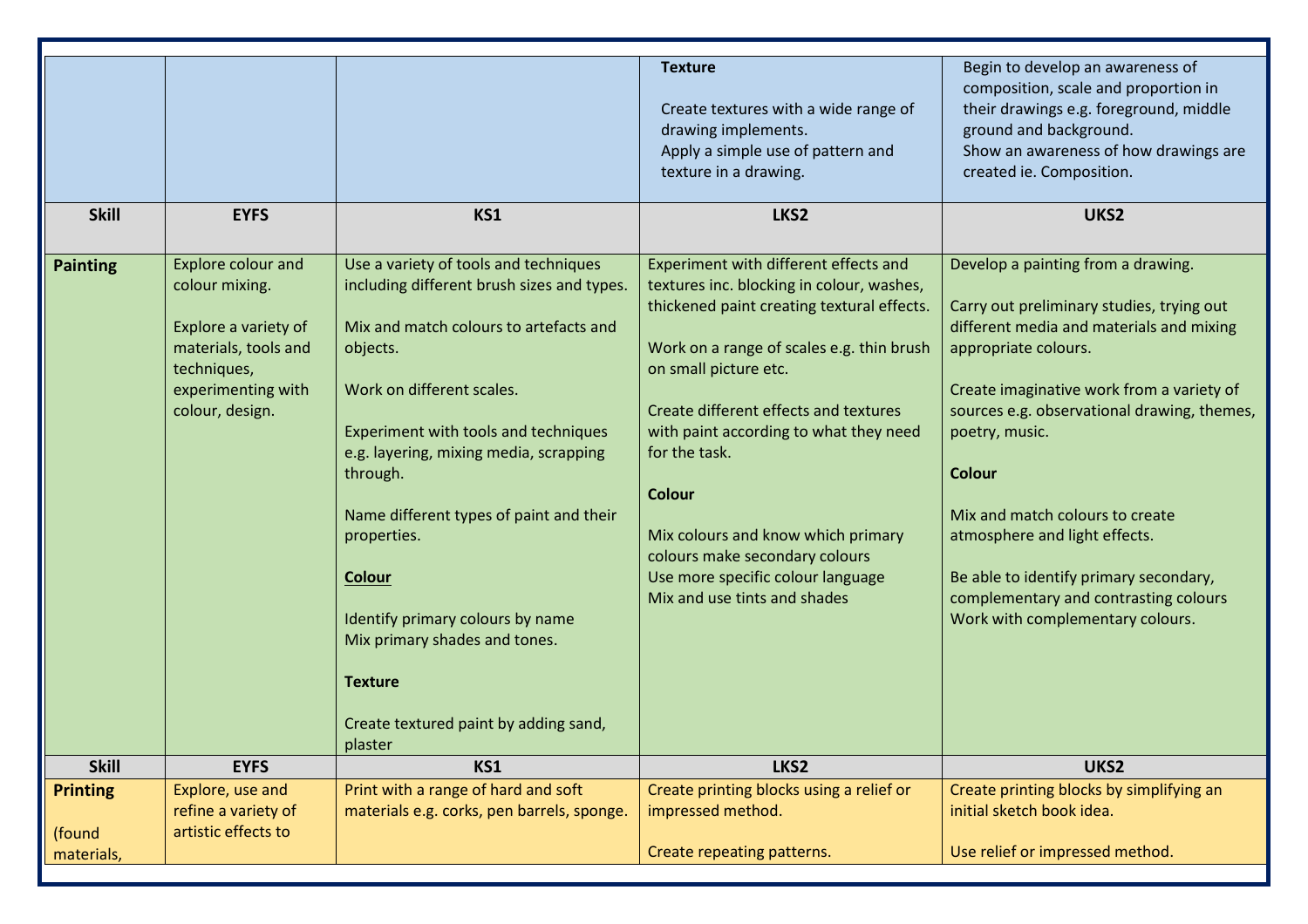| fruit/veg,      | express their ideas      | Make simple marks on rollers and         |                                           |                                                 |
|-----------------|--------------------------|------------------------------------------|-------------------------------------------|-------------------------------------------------|
| wood blocks,    | and feelings.            | printing palettes.                       | Print with two colour overlays.           | Create prints with three overlays.              |
| press print,    |                          |                                          |                                           |                                                 |
| lino, string)   |                          | Take simple prints i.e. mono-printing    |                                           | Work into prints with a range of media e.g.     |
|                 |                          | Roll printing ink over found objects to  |                                           | pens, colour pens and paints.                   |
|                 |                          | create patterns e.g. plastic mesh,       |                                           |                                                 |
|                 |                          | stencils.                                |                                           |                                                 |
|                 |                          |                                          |                                           |                                                 |
|                 |                          | Build repeating patterns and recognise   |                                           |                                                 |
|                 |                          | pattern in the environment.              |                                           |                                                 |
|                 |                          |                                          |                                           |                                                 |
|                 |                          |                                          |                                           |                                                 |
|                 |                          | Create simple printing blocks with press |                                           |                                                 |
|                 |                          | print.                                   |                                           |                                                 |
|                 |                          |                                          |                                           |                                                 |
|                 |                          | Design more repetitive patterns          |                                           |                                                 |
|                 |                          | Colour.                                  |                                           |                                                 |
|                 |                          |                                          |                                           |                                                 |
|                 |                          | Experiment with overprinting motifs and  |                                           |                                                 |
|                 |                          | colour.                                  |                                           |                                                 |
|                 |                          |                                          |                                           |                                                 |
|                 |                          | Make rubbings to collect textures and    |                                           |                                                 |
|                 |                          | patterns.                                |                                           |                                                 |
| <b>Skill</b>    | <b>EYFS</b>              | KS1                                      | LKS2                                      | UKS2                                            |
| 3D              | <b>Explore different</b> | Manipulate malleable materials in a      | Plan, design and make models from         | Shape, form, model and construct from           |
|                 | materials freely, in     | variety of ways including rolling and    | observation or imagination.               | observation or imagination.                     |
| (3D work: clay, | order to develop their   | kneading.                                |                                           |                                                 |
| dough, boxes,   | ideas about how to       |                                          | Join clay adequately and construct a      | Use recycled, natural and man-made              |
| wire, paper,    | use them and what to     | Explore sculpture with a range of        | simple base for extending and modelling   | materials to create sculptures.                 |
| sculpture,      | make.                    | malleable media.                         | other shapes.                             |                                                 |
| mod roc)        |                          |                                          |                                           | Plan a sculpture through drawing and other      |
|                 | Develop their own        | Manipulate malleable materials for a     | Create surface patterns and textures in a | preparatory work.                               |
|                 | ideas and then decide    | purpose, e.g. pot, tile.                 | malleable material.                       |                                                 |
|                 | which materials to       |                                          |                                           | Develop skills in using clay inc. slabs, coils, |
|                 | use to express them.     | Understand the safety and basic care of  | Use Papier Mache to create a simple 3D    | slips, etc.                                     |
|                 |                          | materials and tools.                     | object.                                   |                                                 |
|                 | Join different           |                                          |                                           | Produce intricate patterns and textures in a    |
|                 | materials and explore    |                                          |                                           | malleable media.                                |
|                 | different textures.      |                                          |                                           |                                                 |
|                 |                          |                                          |                                           |                                                 |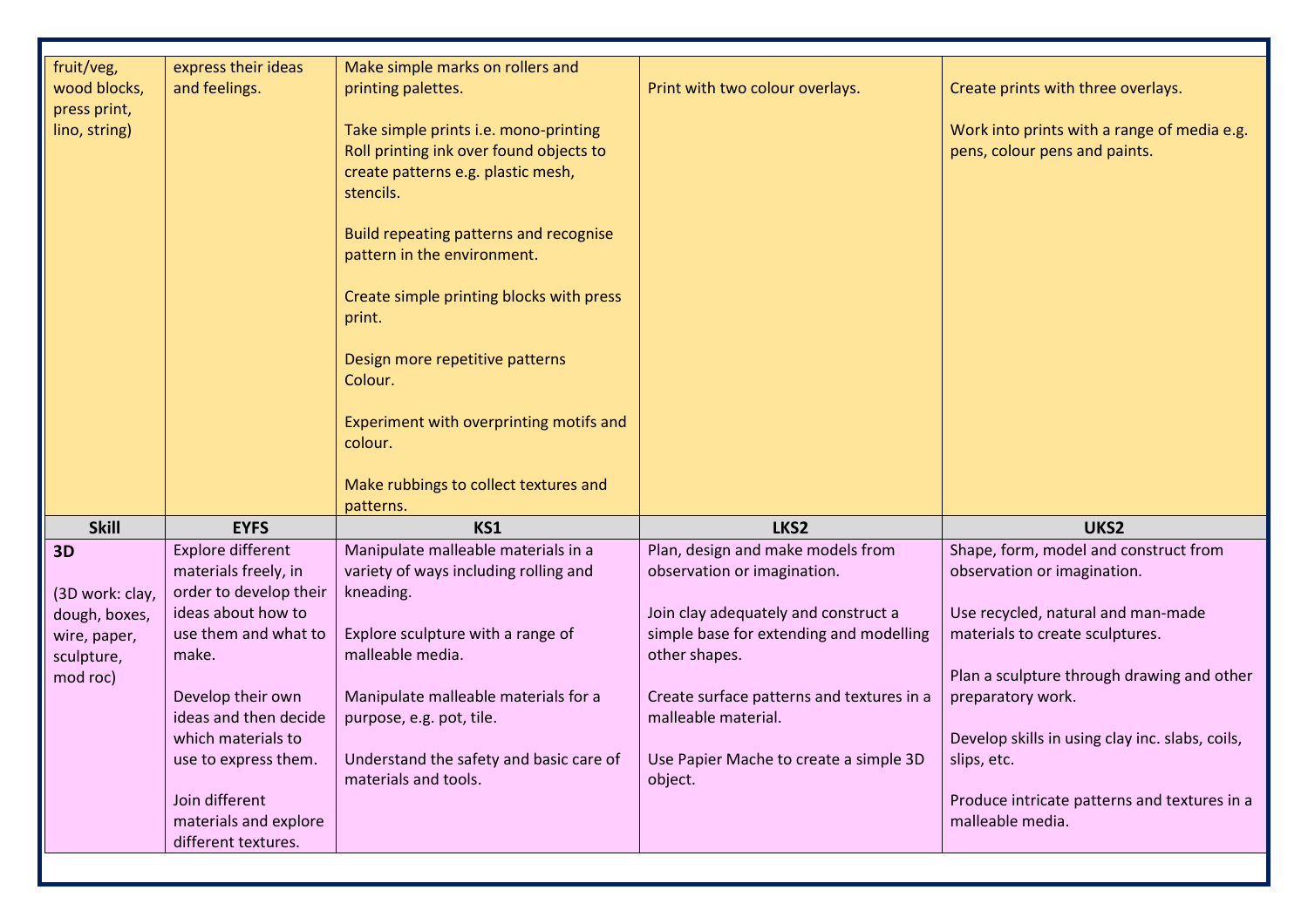| <b>Skill</b>    | <b>EYFS</b>                                                                                                                                                | Experiment with constructing and joining<br>recycled, natural and manmade<br>materials.<br>Use simple 2-D shapes to create a 3-D<br>form.<br>Change the surface of a malleable<br>material e.g. build a textured tile.<br>KS1                                                                                                                                                                                                                                                                                                                       | LKS2                                                                                                                                                                                                                                              | UKS2                                                                                                                                                                                                                                            |
|-----------------|------------------------------------------------------------------------------------------------------------------------------------------------------------|-----------------------------------------------------------------------------------------------------------------------------------------------------------------------------------------------------------------------------------------------------------------------------------------------------------------------------------------------------------------------------------------------------------------------------------------------------------------------------------------------------------------------------------------------------|---------------------------------------------------------------------------------------------------------------------------------------------------------------------------------------------------------------------------------------------------|-------------------------------------------------------------------------------------------------------------------------------------------------------------------------------------------------------------------------------------------------|
| <b>Textiles</b> | Develop their own<br>ideas and then decide<br>which materials to<br>use to express them.<br>Join different<br>materials and explore<br>different textures. | Match and sort fabrics and threads for<br>colour, texture, length, size and shape.<br>Change and modify threads and fabrics,<br>knotting, fraying, fringing, pulling<br>threads, twisting, plaiting.<br>Cut and shape fabric using scissors/snips.<br>Apply shapes with glue or by stitching.<br>Apply decoration using beads, buttons,<br>feathers etc.<br>Create cords and plaits for decoration<br>Colour.<br>Apply colour with printing, dipping,<br>fabric crayons.<br>Create and use dyes i.e. onion skins, tea,<br>coffee.<br><b>Texture</b> | Use a variety of techniques, e.g. printing,<br>dyeing, weaving and stitching to create<br>different textural effects.<br>Match the tool to the material.<br>Develop skills in stitching, cutting and<br>joining.<br>Experiment with paste resist. | Use fabrics to create 3D structures.<br>Use different grades of threads and needles.<br>Experiment with batik techniques.<br>Experiment with a range of media to<br>overlap and layer creating interesting<br>colours and textures and effects. |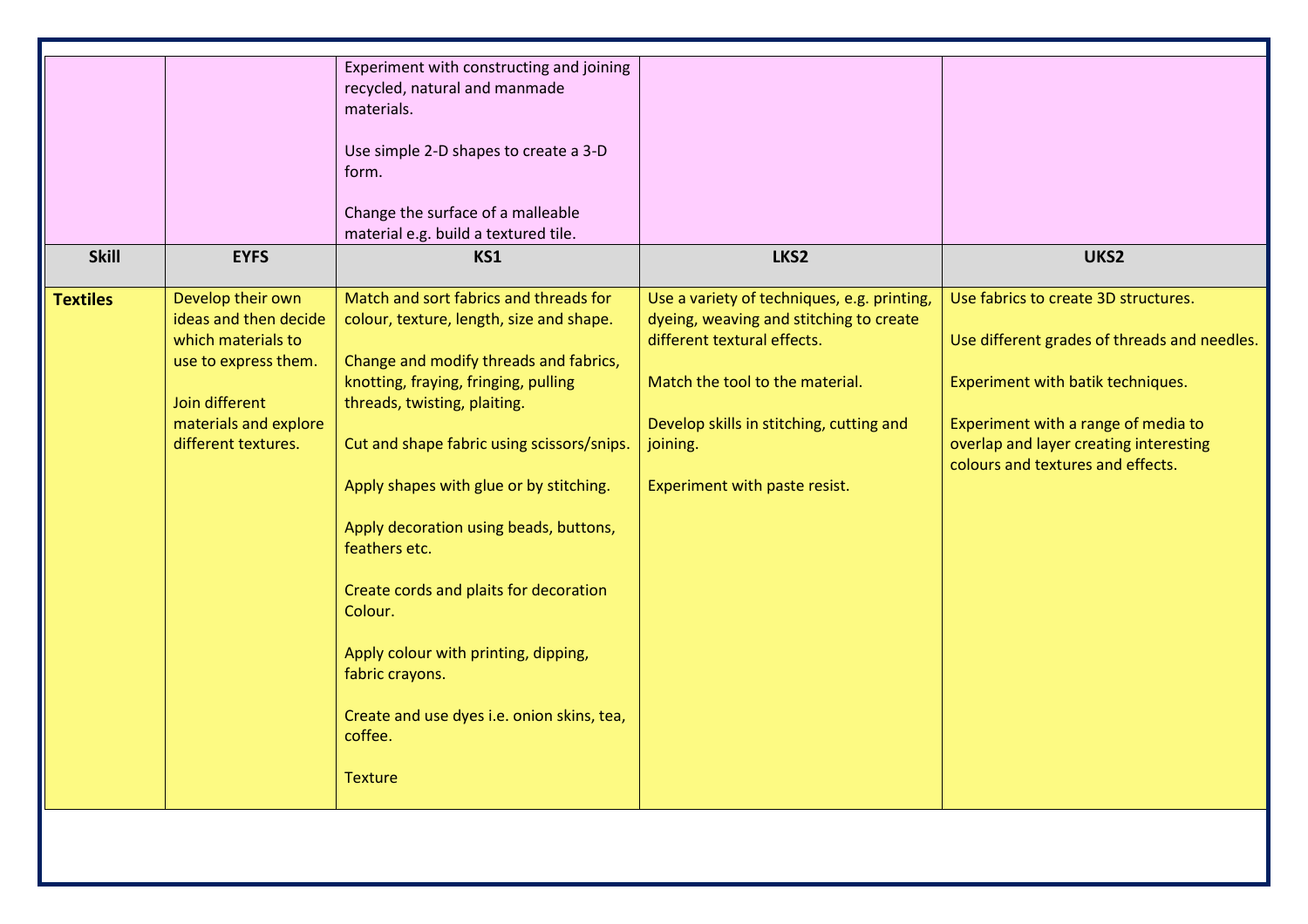|                   |                       | Create fabrics by weaving materials i.e.  |                                         |                                              |
|-------------------|-----------------------|-------------------------------------------|-----------------------------------------|----------------------------------------------|
|                   |                       | grass through twigs, carrier bags on a    |                                         |                                              |
|                   |                       | bike wheel.                               |                                         |                                              |
| <b>Skill</b>      | <b>EYFS</b>           | KS1                                       | LKS2                                    | UKS2                                         |
|                   |                       |                                           |                                         |                                              |
| <b>Collage</b>    |                       | Create images from a variety of media     | Experiment with a range of collage      | Add collage to a painted, printed or drawn   |
|                   | Develop their own     | e.g. photocopies material, fabric, crepe  | techniques such as tearing, overlapping | background.                                  |
|                   | ideas and then decide | paper, magazines etc.                     | and layering to create images and       |                                              |
|                   | which materials to    |                                           | represent textures.                     | Use a range of media to create collages.     |
|                   | use to express them.  | Arrange and glue materials to different   |                                         |                                              |
|                   |                       | backgrounds.                              | Use collage as a means of collecting    | Use different techniques, colours and        |
|                   | Join different        |                                           | ideas and information and building a    | textures etc when designing and making       |
|                   | materials and explore | Sort and group materials for different    | visual vocabulary.                      | pieces of work.                              |
|                   | different textures.   | purposes e.g. colour texture.             |                                         |                                              |
|                   |                       |                                           |                                         | Use collage as a means of extending work     |
|                   |                       | Fold, crumple, tear and overlap papers    |                                         | from initial ideas.                          |
|                   |                       | Work on different scales.                 |                                         |                                              |
|                   |                       |                                           |                                         |                                              |
|                   |                       | Colour                                    |                                         |                                              |
|                   |                       |                                           |                                         |                                              |
|                   |                       | Collect, sort, name match colours         |                                         |                                              |
|                   |                       | appropriate for an image.                 |                                         |                                              |
|                   |                       |                                           |                                         |                                              |
|                   |                       | Shape                                     |                                         |                                              |
|                   |                       |                                           |                                         |                                              |
|                   |                       | Create and arrange shapes                 |                                         |                                              |
|                   |                       | appropriately.                            |                                         |                                              |
|                   |                       |                                           |                                         |                                              |
|                   |                       | Texture                                   |                                         |                                              |
|                   |                       | Create, select and use textured paper for |                                         |                                              |
|                   |                       | an image.                                 |                                         |                                              |
| <b>Skill</b>      | <b>EYFS</b>           | KS1                                       | LKS2                                    | UKS2                                         |
|                   |                       |                                           |                                         |                                              |
| <b>Digital</b>    |                       | Explore ideas using digital sources i.e.  | Record and collect visual information   | Record, collect and store visual information |
| <b>Media</b>      |                       | internet, Aps ect.                        | using digital cameras and video         | using digital cameras, video recorders.      |
| (link to          |                       |                                           | recorders.                              |                                              |
| <b>Computing)</b> |                       |                                           |                                         |                                              |
|                   |                       |                                           |                                         |                                              |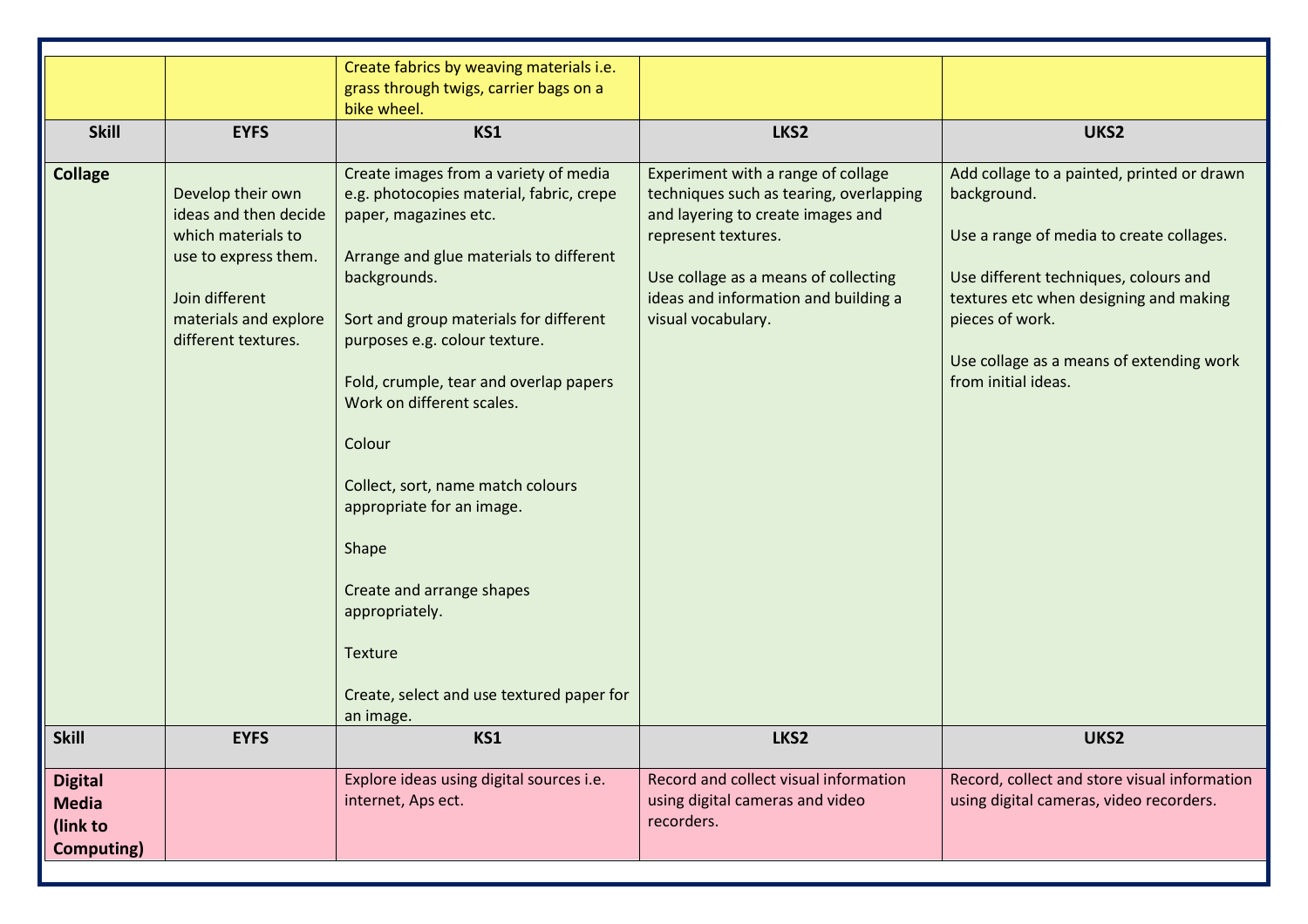|                   |            |                   | Record visual information using digital |                                                 | Present recorded visual images using    |                                           | Present recorded visual images using       |                       |
|-------------------|------------|-------------------|-----------------------------------------|-------------------------------------------------|-----------------------------------------|-------------------------------------------|--------------------------------------------|-----------------------|
|                   |            |                   | cameras, video recorders.               |                                                 | software e.g. Photostory, PowerPoint.   |                                           | software e.g. Photostory, PowerPoint.      |                       |
|                   |            |                   |                                         |                                                 |                                         |                                           |                                            |                       |
|                   |            |                   |                                         | Use a simple graphics package to create         |                                         | Use a graphics package to create images   | Use a graphics package to create and       |                       |
|                   |            |                   | images and effects with:                |                                                 | and effects with;                       |                                           | manipulate new images.                     |                       |
|                   |            |                   |                                         |                                                 |                                         |                                           |                                            |                       |
|                   |            |                   |                                         | Lines by changing the size of brushes in        |                                         | Lines by controlling the brush tool with  | Be able to Import an image (scanned,       |                       |
|                   |            |                   | response to ideas;                      |                                                 |                                         | increased precision, changing the type of | retrieved, taken) into a graphics package. |                       |
|                   |            |                   |                                         |                                                 | brush to an appropriate style e.g.      |                                           |                                            |                       |
|                   |            |                   |                                         | Shapes using eraser, shape and fill tools;      | charcoal.                               |                                           | Understand that a digital image is created |                       |
|                   |            |                   |                                         |                                                 |                                         |                                           | by layering.                               |                       |
|                   |            |                   |                                         | <b>Colours and Texture using simple filters</b> | Create shapes by making selections to   |                                           |                                            |                       |
|                   |            |                   | to manipulate and create images.        |                                                 | cut, duplicate and repeat.              |                                           | Create layered images from original ideas  |                       |
|                   |            |                   |                                         |                                                 |                                         |                                           | (sketch books etc.)                        |                       |
|                   |            |                   | Use basic selection and cropping tools. |                                                 | Experiment with colours and textures by |                                           |                                            |                       |
|                   |            |                   |                                         |                                                 | making an appropriate choice of special |                                           |                                            |                       |
|                   |            |                   |                                         |                                                 |                                         | effects and simple filters to manipulate  |                                            |                       |
|                   |            |                   |                                         |                                                 | and create images for a particular      |                                           |                                            |                       |
|                   |            |                   |                                         |                                                 | purpose.                                |                                           |                                            |                       |
| <b>History of</b> | <b>Nur</b> | <b>Rec</b>        | Year 1                                  | Year 2                                          | Year <sub>3</sub>                       | Year 4                                    | Year <sub>5</sub>                          | Year <sub>6</sub>     |
| Art               |            |                   |                                         |                                                 |                                         |                                           |                                            |                       |
| Artists,          | Frida      | Van Gogh          | Roy Lichenstein                         | Pointilism                                      | <b>Polyclitus</b>                       | Jimoh Buraimoh                            | H. Andrew Freeth                           | Monet                 |
|                   | Kahlo-     | <b>Sunflowers</b> |                                         | <b>George Seurat</b>                            | <b>Henri Rousseau</b>                   | <b>Pablo Picasso</b>                      | <b>Amanda C Marino</b>                     | Manet                 |
| designers         | self       |                   |                                         | <b>Paul Signac</b>                              | John Macallan                           | <b>Kurt Schwitters</b>                    | <b>Jackson Pollock</b>                     | Cezanne               |
| and crafts        | portraits  |                   |                                         | <b>Pablo Picasso</b>                            | Swan                                    |                                           | <b>Nick Park</b>                           | Lowry                 |
| people            |            |                   |                                         |                                                 |                                         |                                           | <b>Tim Burton</b>                          | O'Keefe               |
|                   |            |                   |                                         |                                                 |                                         |                                           |                                            |                       |
|                   |            |                   |                                         |                                                 |                                         |                                           |                                            | <b>Conrad Martins</b> |
|                   |            |                   |                                         |                                                 |                                         |                                           |                                            | <b>Andy Warhol</b>    |
|                   |            |                   |                                         |                                                 |                                         |                                           |                                            |                       |



## **Art Whole School Knowledge Map**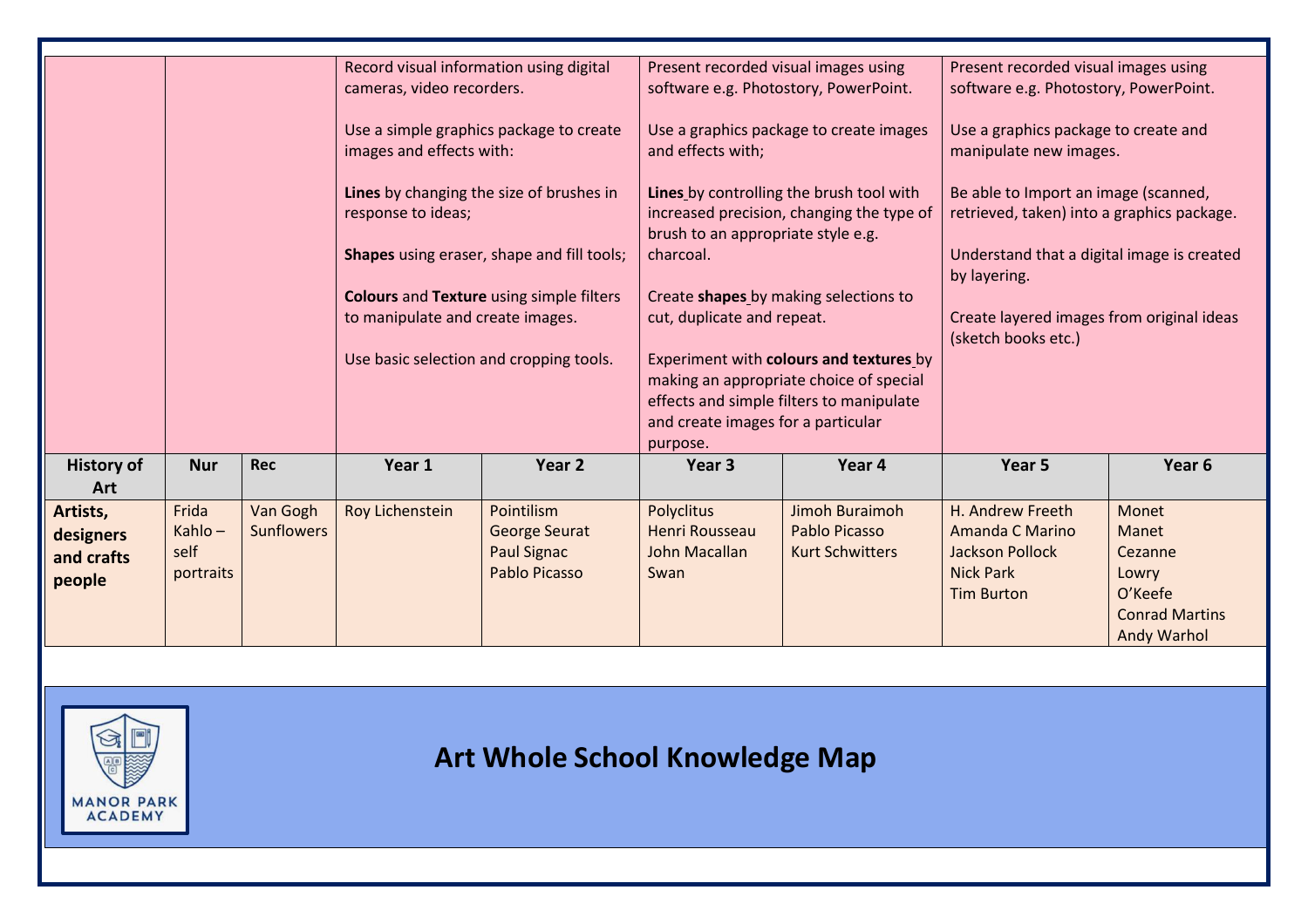|             | <b>Autumn 1</b>                                                                                                                                                                                                                                                                                         | <b>Autumn 2</b>                                                                                                                                                                                                                                                                                                                                              | <b>Spring 1</b>                                                                                                                                                                                                                                                                                                         | <b>Spring 2</b>                                                                                                                                                                                                                                                                                                                                                                      | <b>Summer 1</b>                                                                                                                                                                                                                                                                                                                 | <b>Summer 2</b>                                                                                                                                               |
|-------------|---------------------------------------------------------------------------------------------------------------------------------------------------------------------------------------------------------------------------------------------------------------------------------------------------------|--------------------------------------------------------------------------------------------------------------------------------------------------------------------------------------------------------------------------------------------------------------------------------------------------------------------------------------------------------------|-------------------------------------------------------------------------------------------------------------------------------------------------------------------------------------------------------------------------------------------------------------------------------------------------------------------------|--------------------------------------------------------------------------------------------------------------------------------------------------------------------------------------------------------------------------------------------------------------------------------------------------------------------------------------------------------------------------------------|---------------------------------------------------------------------------------------------------------------------------------------------------------------------------------------------------------------------------------------------------------------------------------------------------------------------------------|---------------------------------------------------------------------------------------------------------------------------------------------------------------|
| N           | Who am I?                                                                                                                                                                                                                                                                                               | What changes can we<br>see?                                                                                                                                                                                                                                                                                                                                  | <b>How does that building</b><br>stay up?                                                                                                                                                                                                                                                                               | Is it shiny?                                                                                                                                                                                                                                                                                                                                                                         | <b>How many colours are</b><br>in a rainbow?                                                                                                                                                                                                                                                                                    | How many pebbles are on<br>the beach?                                                                                                                         |
|             | I know that different<br>materials can be used<br>to create pictures.<br>I know what a portrait<br>is.<br>I know how to paint a<br>portrait of myself.<br>I know how to create<br>a picture of people in<br>my household.                                                                               | I know that when two<br>or more colours are<br>mixed together, a new<br>colour is created.<br>I know how to add<br>details to my work to<br>make it more<br>interesting.                                                                                                                                                                                     | I know how to join some<br>materials together.<br>I know materials such as<br>blocks, clay, soft wood<br>and card can be used to<br>create a model/building.                                                                                                                                                            | I know how to find out<br>more about materials by<br>exploring their texture<br>using my senses.<br>I know how to use scrap<br>materials to create<br>something new.                                                                                                                                                                                                                 | I know how to mix<br>colours to create a new<br>colour.                                                                                                                                                                                                                                                                         | I Know how to use natural<br>resources to create my own<br>work.<br>I know that water can be<br>used to change the<br>consistency and texture of<br>materials |
| $\mathbf R$ | Who are we?<br>I know that paint can<br>be used to replicate a<br>piece of famous art.<br>I know some<br>information about<br>Van Gough and can<br>create a piece of art<br>based on his famous<br>work.<br>I know how to mix<br>two colours to create<br>a new colour and can<br>experiment with this. | Who are the people<br>that help us?<br>I know that materials<br>can be used to create<br>my own versions of<br>people that help us.<br>I know how to create<br>lines and dots with a<br>paintbrush.<br>I know how to<br>experiment with<br>different art<br>implements, e.g.<br>different size brushes<br>depending on what<br>type of art I am<br>creating. | How can we care for<br>our world?<br>I know that some<br>materials can be<br>recycled into something<br>new.<br>I know how to choose<br>objects of the<br>appropriate size for my<br>piece of art.<br>I know that I can use<br>some natural materials<br>to create pieces of art.<br>(Introduce artist Sarah<br>Turner) | Where do we live?<br>I know how to make<br>different shapes with clay<br>by rolling, squashing,<br>pulling etc.<br>I know how to use clay to<br>create models of<br>different types of homes<br>from stories I have read.<br>I know how to join my<br>artwork using glue, cello<br>tape, masking tape.<br>I know that I can be<br>creative when making my<br>own models and versions | How do we move<br>around?<br>I know how to use<br>different materials to<br>replicate modes of<br>transport.<br>I know how to use<br>malleable materials to<br>create models of things<br>in the environment.<br>Children to experiment<br>with colour mixing,<br>collage, and other<br>materials to create a<br>map of the UK. | Why do we love water?<br>I know how to use water to<br>change the consistency of<br>materials so that it is easier<br>for me to use.                          |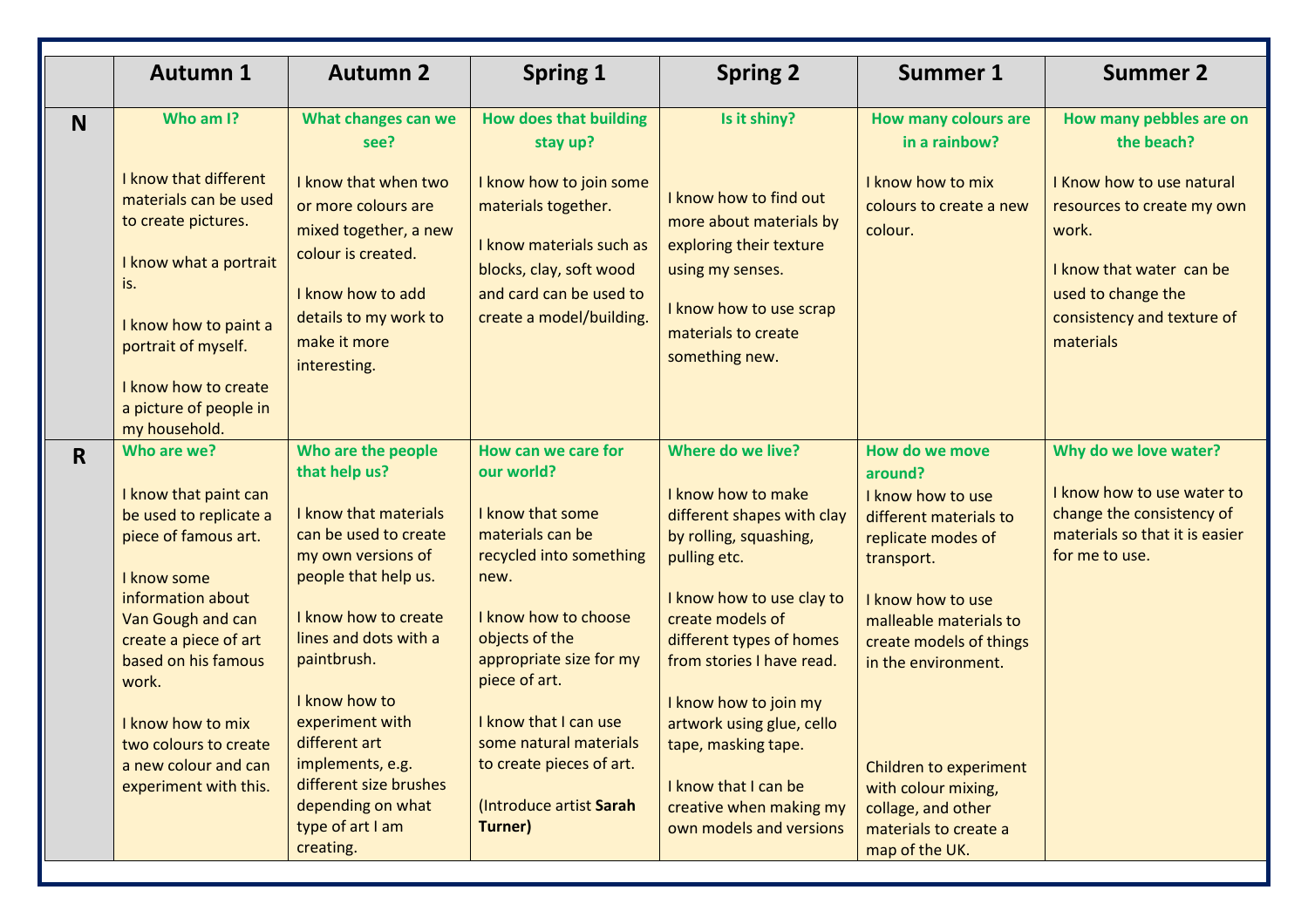|           |                           |                               | https://www.sarahturne    | of things I have been      |                             |                                      |
|-----------|---------------------------|-------------------------------|---------------------------|----------------------------|-----------------------------|--------------------------------------|
|           |                           |                               | r.co.uk/                  | inspired by.               |                             |                                      |
|           |                           |                               |                           |                            |                             |                                      |
|           |                           |                               |                           |                            |                             |                                      |
|           | <b>Superheroes</b>        |                               | Twinkle, twinkle little   | What's in the woods?       |                             | Fur, Feathers, Scales and            |
| <b>Y1</b> |                           | London's burning!             |                           |                            | <b>Dinosaurs: Dangerous</b> |                                      |
|           | <b>Painting</b>           | Collage - skyline             | star                      |                            | or Delicate?                | <b>Skin</b>                          |
|           |                           | silhouettes                   |                           | 3D - clay boggart          |                             |                                      |
|           | Roy Lichenstein -         |                               | Drawing/painting $-$      | I know what clay is.       | $3D$ – group sculpture      | <b>Drawing/Digital Media -</b>       |
|           | https://www.tate.org      | I know what a                 | Wax resist planets        |                            | I know what glue is.        | animals                              |
|           | .uk/art/artists/roy-      | silhouette is.                |                           | I know that clay keeps its |                             |                                      |
|           | lichtenstein-1508         |                               | I know what               | shape when it dries.       | I know how to attach        | I know different types of            |
|           |                           | I know why different          | watercolour paint is.     |                            | objects to make a           | pencils have different effects.      |
|           | I know why Roy            | materials are used in         |                           | I know how to change the   | specific shape.             |                                      |
|           | Lichtenstein is           | collages.                     | I know why wax resists    | shape of clay.             |                             | I know that pressure changes         |
|           | famous.                   |                               | watercolour paint.        | I know how to attach       | I know how to choose        | how dark a line is.                  |
|           |                           | I know what marbling          |                           |                            | objects for a purpose.      |                                      |
|           | I know some of the        | is and how it is used.        | I know that I can control | objects to my boggart.     |                             | I know that I can control my         |
|           | features of pop art.      |                               | my crayon in different    | I know how to use water    | I know that Papier          | pencil in different ways for         |
|           |                           | I know how to attach          | ways for different        | to help me manipulate      | Mache can be used to        | different effects.                   |
|           | I know what the           | materials.                    | effects.                  | clay.                      | make models stronger.       | I know that I can show               |
|           | primary colours are.      |                               |                           |                            |                             |                                      |
|           |                           |                               | I know that I can show    |                            | I know that glue needs      | texture by using different<br>marks. |
|           | I know how to mix         |                               | texture by using          |                            | to dry before I paint my    |                                      |
|           | other colours from        |                               | different marks.          |                            | model.                      |                                      |
|           | primary colours.          |                               |                           |                            |                             |                                      |
|           |                           |                               | I know the names of the   |                            |                             |                                      |
|           | I know how to use         |                               | colours I have used.      |                            |                             |                                      |
|           | different brush           |                               |                           |                            |                             |                                      |
|           | strokes for different     |                               |                           |                            |                             |                                      |
|           | effects.                  |                               |                           |                            |                             |                                      |
|           |                           |                               |                           |                            |                             |                                      |
|           | I know why some           |                               |                           |                            |                             |                                      |
|           | artists choose to use     |                               |                           |                            |                             |                                      |
|           | acrylic paint.            |                               |                           |                            |                             |                                      |
|           |                           |                               |                           |                            |                             |                                      |
| <b>Y2</b> | <b>Once Upon a Castle</b> | <b>Victorians: Victorious</b> | <b>Land Ahoy</b>          | <b>Awesome Aston</b>       | <b>Bloomin' Marvellous</b>  | <b>Wriggle, Crawl, Fly!</b>          |
|           |                           |                               |                           |                            |                             |                                      |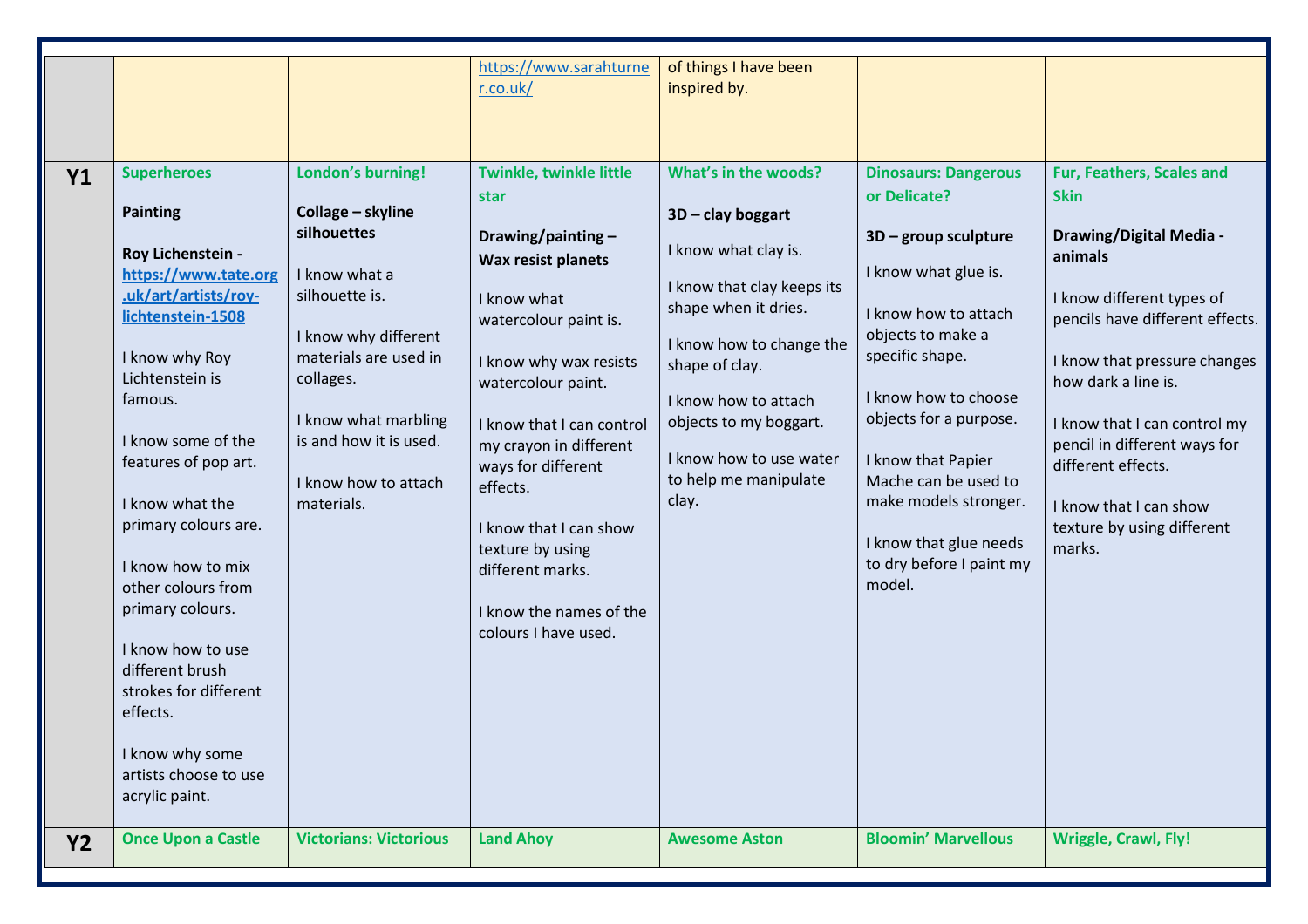|           |                         | or Vile?                                      |                           |                             |                               |                                                          |
|-----------|-------------------------|-----------------------------------------------|---------------------------|-----------------------------|-------------------------------|----------------------------------------------------------|
|           | Printing - coat of      |                                               | $Textiles - tie$          | <b>Drawing - Aston</b>      | <b>Painting - Pointillism</b> | <b>Drawing - Pastels</b>                                 |
|           | arms                    | Digital media -                               | dye/knotting              |                             |                               |                                                          |
|           | I know what a print is. | photography                                   |                           | <b>Landmarks (Picasso)</b>  | I know what pointillism       | I know what an oil pastel is                             |
|           |                         |                                               | I know what textiles are. | I know who Picasso was.     | is.                           | and what it can be used for.                             |
|           | I know there are        | I know what a                                 |                           |                             |                               |                                                          |
|           | different ways to       | photograph is.                                | I know what dye is used   | I know how Picasso made     | I know who George             | I know what a chalk pastel is                            |
|           | make prints.            |                                               | for.                      | marks to show shape.        | Seurat was.                   | and what it can be used for.                             |
|           |                         | I know why Victorians                         |                           |                             |                               |                                                          |
|           | I know how to make a    | had to stand still for a                      | I know some examples      | I know how to use pencils   | I know how to tell if a       | I know that chalk pastels                                |
|           | printing block.         | long time to have their                       | of where natural dye      | to show different shapes,   | painting is in the            | make lighter tones.                                      |
|           |                         | photograph taken.                             | comes from.               | lines and tones.            | pointillist style.            |                                                          |
|           | I know that designs     |                                               |                           |                             |                               | I know that oil pastels make                             |
|           | can be made of          | I know photography                            | I know what a knot is.    | I know how describe         | I know how George             | darker tones.                                            |
|           | repeating patterns.     | has changed over time.                        |                           | shape, lines and tones.     | Seurat created his            |                                                          |
|           |                         |                                               | I know why knots are      |                             |                               | I know the difference                                    |
|           |                         | I know the difference                         | used.                     |                             | paintings.                    | between oil and chalk                                    |
|           |                         | between digital and                           |                           |                             |                               | pastels.                                                 |
|           |                         | analogue photography.                         |                           |                             |                               |                                                          |
|           |                         |                                               |                           |                             |                               |                                                          |
|           |                         | I know some reasons                           |                           |                             |                               |                                                          |
|           |                         | why digital                                   |                           |                             |                               |                                                          |
|           |                         | photography is                                |                           |                             |                               |                                                          |
|           |                         | popular.                                      |                           |                             |                               |                                                          |
| <b>Y3</b> | <b>Rock and Roll</b>    | <b>Crunch! Crack! Clang!</b>                  | <b>Greeks: Groovy or</b>  | <b>Tudors: Tame or</b>      | <b>Remarkable Rainforest</b>  | Zootopia                                                 |
|           |                         |                                               | <b>Gruesome?</b>          | <b>Terrifying?</b>          |                               |                                                          |
|           | Textiles - weaving      | 3D - Mod Roc robots                           |                           |                             | <b>Painting/Digital Media</b> | Drawing - animals                                        |
|           | I know what weaving     |                                               | 3D - Polyclitus (clay)    | <b>Collage - Tudor Rose</b> | - Henri Rousseau              |                                                          |
|           |                         | I know that I need to<br>use a mesh as a base |                           | stained glass               | I know features of Henri      | https://www.tate.org.uk/art/<br>artworks/swan-head-of-a- |
|           | is.                     | for Mod Roc.                                  | I know where clay         |                             | Rousseau's work.              |                                                          |
|           | I know what weaving     |                                               | comes from.               | I know why glue is used     |                               | tiger-n02774                                             |
|           |                         | I know that water is                          |                           | to cover tissue paper in a  | I know that computers         | I know who John Macallan                                 |
|           | can be used for.        | used to make Mod Roc                          | I know what type of       | collage.                    | can be used to create         | Swan was.                                                |
|           | I know some materials   | malleable.                                    | stone Greek statues       |                             | repeated patterns and         |                                                          |
|           | that can be weaved.     |                                               | were made from.           | I know opaque colours       | shapes.                       | I know how John Macallan                                 |
|           |                         |                                               |                           | change when they are        |                               | Swan made marks to show                                  |
|           |                         |                                               |                           | overlapped with other       |                               | shape, form and movement.                                |
|           |                         |                                               |                           | colours.                    |                               |                                                          |
|           |                         |                                               |                           |                             |                               |                                                          |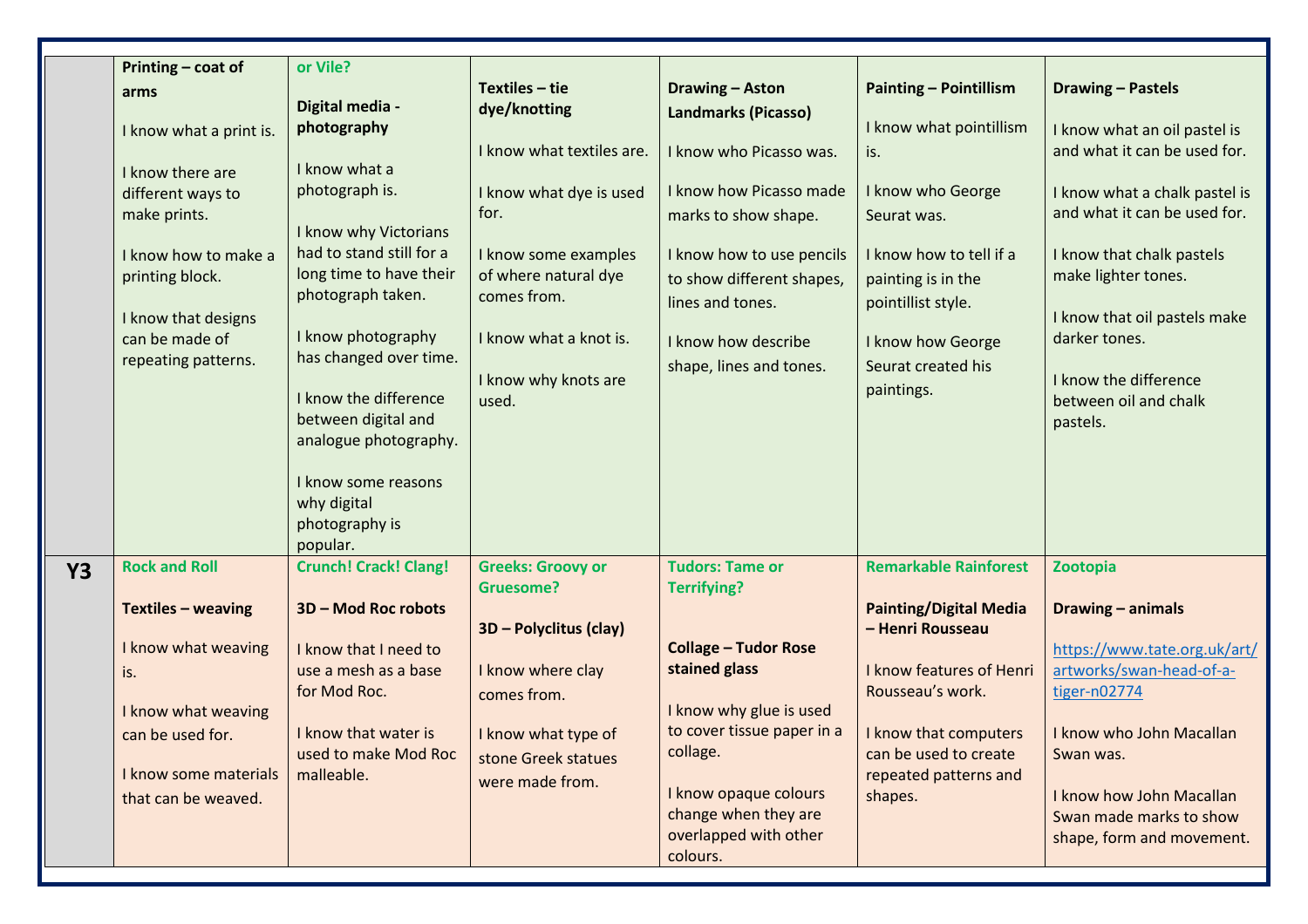| <b>Y4</b> | <b>Smashing Saxons,</b><br><b>Vicious Vikings</b><br>3D - Norse art<br>http://www.hurstwic.<br>org/history/articles/m<br>anufacturing/text/nor<br>se_art.htm<br>I know why art was<br>important to Viking<br>culture.<br>I know why people<br>decorate things. | <b>I know that Mod Roc</b><br>can only be attached<br>when it is wet.<br>I know that Mod Roc<br>hardens when it dries.<br>I know that Mod Roc<br>can be painted when it<br>has dried.<br>Inside your insides<br><b>Drawing/Digital</b><br><b>Media/Collage - teeth</b><br>I know different media<br>can be combined for<br>effect.<br>I know how to combine<br>drawing, photography<br>and collage for effect.<br>I know that images can<br>be built up by layers. | <b>I know how Ancient</b><br>Greeks carved stone.<br>Dive into the deep<br>Collage - under the sea<br>https://www.tate.org.uk<br>/art/artists/kurt-<br>schwitters-1912<br>I know different<br>materials have different<br>effects.<br>I know there are<br>different ways of cutting<br>and attaching different<br>materials.<br>I know how Kurt<br>Schwitters made his | I know which materials<br>are used to make stained<br>glass windows.<br>I know some reasons why<br>people create stained<br>glass windows.<br><b>Islamic Intrigue</b><br><b>Printing/Digital Media -</b><br><b>Islamic Art</b><br>I know that Islamic art<br>has links to geometry.<br>I know that Islamic art<br>consists of repeated and<br>interlinked patterns.<br>I know that computers<br>can be used to create<br>patterns and shapes.<br>I know that great skill is<br>involved in creating<br>Islamic art. | I know that computers<br>can be used to create<br>art.<br>I know how computers<br>help designers and<br>artists.<br><b>Natural Rhythm</b><br><b>Painting - Jimoh</b><br><b>Buraimoh/cubism</b><br>I know who Jimoh<br>Buraimoh is and where<br>he is from.<br>I know some features of<br>the work of Jimoh<br>Buraimoh.<br>I know what Cubism is.<br>I know some ways that<br>Jimoh Buraimoh's work<br>is similar to Cubism. | I know that colours can be<br>used to add detail to a<br>drawing.<br>I know that different pencils<br>have different effects and<br>can be used in different<br>ways.<br>Route 66<br>Textiles - Lazy Stitch and<br>bead embroidery<br>I know that beading and<br>embroidery is a feature of<br>Native American culture.<br>I know how customising<br>clothing can show identity.<br>I know that different stitches<br>can be used for different<br>purposes. |
|-----------|----------------------------------------------------------------------------------------------------------------------------------------------------------------------------------------------------------------------------------------------------------------|--------------------------------------------------------------------------------------------------------------------------------------------------------------------------------------------------------------------------------------------------------------------------------------------------------------------------------------------------------------------------------------------------------------------------------------------------------------------|------------------------------------------------------------------------------------------------------------------------------------------------------------------------------------------------------------------------------------------------------------------------------------------------------------------------------------------------------------------------|---------------------------------------------------------------------------------------------------------------------------------------------------------------------------------------------------------------------------------------------------------------------------------------------------------------------------------------------------------------------------------------------------------------------------------------------------------------------------------------------------------------------|------------------------------------------------------------------------------------------------------------------------------------------------------------------------------------------------------------------------------------------------------------------------------------------------------------------------------------------------------------------------------------------------------------------------------|--------------------------------------------------------------------------------------------------------------------------------------------------------------------------------------------------------------------------------------------------------------------------------------------------------------------------------------------------------------------------------------------------------------------------------------------------------------|
|           |                                                                                                                                                                                                                                                                |                                                                                                                                                                                                                                                                                                                                                                                                                                                                    | artwork.                                                                                                                                                                                                                                                                                                                                                               |                                                                                                                                                                                                                                                                                                                                                                                                                                                                                                                     |                                                                                                                                                                                                                                                                                                                                                                                                                              |                                                                                                                                                                                                                                                                                                                                                                                                                                                              |
| <b>Y5</b> | <b>Egyptians: Eccentric</b><br>or Eerie?<br>3D - Canopic Jars<br>I know clay has been<br>used to create for a                                                                                                                                                  | To infinity and beyond<br>Painting - watercolour<br>planets (Amanda C<br><b>Marino</b> )<br>https://www.youtube.c                                                                                                                                                                                                                                                                                                                                                  | <b>Romans: Rampaging or</b><br><b>Resplendent?</b><br><b>3D - Mosaics</b><br>I know what a mosaic is.                                                                                                                                                                                                                                                                  | <b>Metamorphosis</b><br>Digital Media-<br>animation/Claymation<br>I know what the term                                                                                                                                                                                                                                                                                                                                                                                                                              | <b>King Coal</b><br>Drawing - H. Andrew<br><b>Freeth (Coal Miner</b><br>portraits)<br>https://www.royalacad                                                                                                                                                                                                                                                                                                                  | <b>Feel the Force!</b><br><b>Painting - Jackson Pollock</b><br>I know who Jackson Pollock<br>is.<br>I know some features of                                                                                                                                                                                                                                                                                                                                  |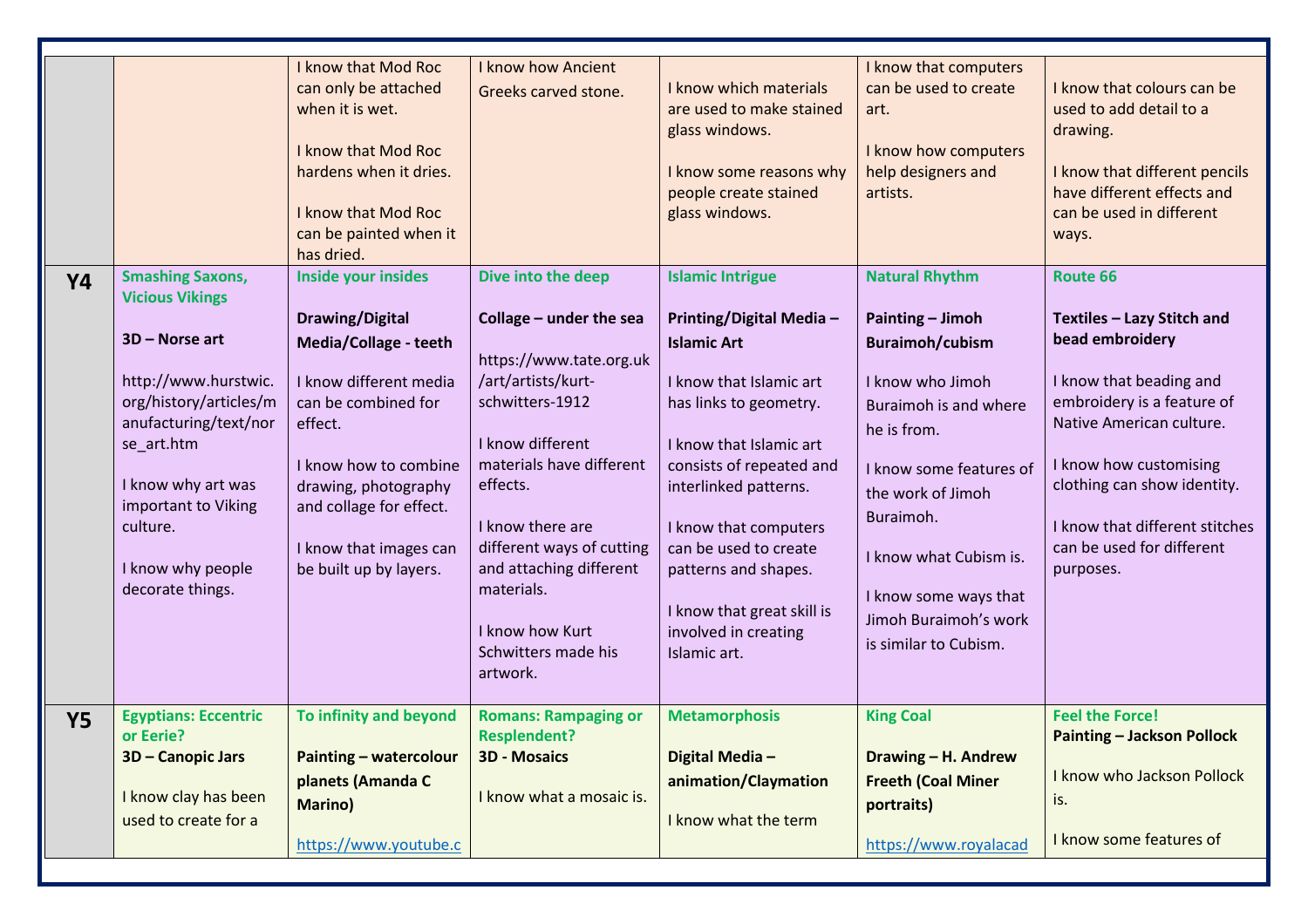|           | long time.                                                                                                                                                                | om/watch?v=F-                                                                                                                                                                                                                                    | I know how mosaics are                                                                                                                                                                                | animation means.                                                                                                                                                                                  | emy.org.uk/art-                                                                                                                                                                                                        | Jackson Pollock's work.                                                                                                                                                                                                                      |
|-----------|---------------------------------------------------------------------------------------------------------------------------------------------------------------------------|--------------------------------------------------------------------------------------------------------------------------------------------------------------------------------------------------------------------------------------------------|-------------------------------------------------------------------------------------------------------------------------------------------------------------------------------------------------------|---------------------------------------------------------------------------------------------------------------------------------------------------------------------------------------------------|------------------------------------------------------------------------------------------------------------------------------------------------------------------------------------------------------------------------|----------------------------------------------------------------------------------------------------------------------------------------------------------------------------------------------------------------------------------------------|
|           | I know art can also<br>have a practical<br>purpose.<br>I know why symbolism<br>is important in art.<br>I know how artefacts<br>teach us about<br>ancient cultures.        | QiM8SO2ro<br>https://mymodernmet.<br>com/space-art-<br>watercolor-paintings-<br>amanda-c-marino/<br>I know who Amanda C<br>Marino is.<br>I know why Amanda C<br><b>Marino uses</b><br>watercolours.<br>I know how Amanda C<br>Marino creates her | created.<br>I know why the Romans<br>used mosaics.<br>I know how mosaics<br>help us understand<br>more about the<br>Romans.                                                                           | I know the difference<br>between drawn<br>animation and<br>Claymation.<br>I know the difference<br>between the work of Tim<br><b>Burton and Nick Park.</b><br>I know how animations<br>are made.  | artists/name/h-andrew-<br>freeth-ra<br>I know what portraits<br>can tell us about the<br>past.<br>I know some reasons<br>why people make<br>portraits.<br>I know different<br>mediums are used to<br>create portraits. | I know how Jackson Pollocks<br>artworks show movement<br>and emotion.<br>I know what abstract<br>expressionism is.<br>I know what 'action painting'<br>is.<br>I know how Jackson Pollock<br>used the force of his body to<br>create artwork. |
|           |                                                                                                                                                                           | artwork.                                                                                                                                                                                                                                         |                                                                                                                                                                                                       |                                                                                                                                                                                                   |                                                                                                                                                                                                                        |                                                                                                                                                                                                                                              |
| <b>Y6</b> | <b>Making an impression</b><br><b>Painting -</b>                                                                                                                          | WW2: What, where,<br>who?                                                                                                                                                                                                                        | <b>Origins</b><br><b>Drawing - HMS Beagle</b>                                                                                                                                                         | <b>Brilliant Blood</b><br><b>Printing - Lino Cut</b>                                                                                                                                              | <b>Culture and Community</b><br>$3D$ – public art                                                                                                                                                                      | <b>Sun, Sombreros and Skulls</b><br>Textiles - Day of the Dead<br>Batik/embroidery                                                                                                                                                           |
|           | Impressionism                                                                                                                                                             | <b>Painting - Lowry</b>                                                                                                                                                                                                                          | (Conrad Martins)                                                                                                                                                                                      | <b>Hearts/Andy Warhol</b>                                                                                                                                                                         | (sculpture)                                                                                                                                                                                                            |                                                                                                                                                                                                                                              |
|           | I know features of<br>Impressionist art.<br>I know who Monet,<br><b>Manet and Cezanne</b><br>were.<br>I know why the<br>Impressionist<br>movement started.<br>I know that | I know who Lowry was.<br>I know some features<br>of Lowry's artwork.<br>I know why Lowry was<br>an important artist.<br>I know how Lowry<br>created his artworks.                                                                                | https://www.smithsonia<br>nmag.com/science-<br>nature/beautiful-<br>drawings-darwins-artist-<br>residence-180954953/<br>I know who Conrad<br>Martins was.<br>I know why Conrad<br>Martins was onboard | https://www.tate.org.uk/<br>art/art-terms/l/linocut<br>I know how linocuts are<br>produced.<br>I know why lino is used<br>for printing.<br>I know who Andy Warhol<br>is and why he was<br>famous. | I know what public art<br>is.<br>I know where public art<br>is in my city.<br>I know why public art is<br>important.                                                                                                   | https://artfulparent.com/ho<br>w-to-do-glue-batik-with-kids/<br>I know what Batik is.<br>I know why art is important<br>in Mexican culture.<br>I know why colourful fabrics<br>are used in Mexican culture.<br>I know what the skull         |
|           | Impressionists artists                                                                                                                                                    |                                                                                                                                                                                                                                                  | the Beagle.                                                                                                                                                                                           |                                                                                                                                                                                                   |                                                                                                                                                                                                                        | symbolises in Mexican<br>culture.                                                                                                                                                                                                            |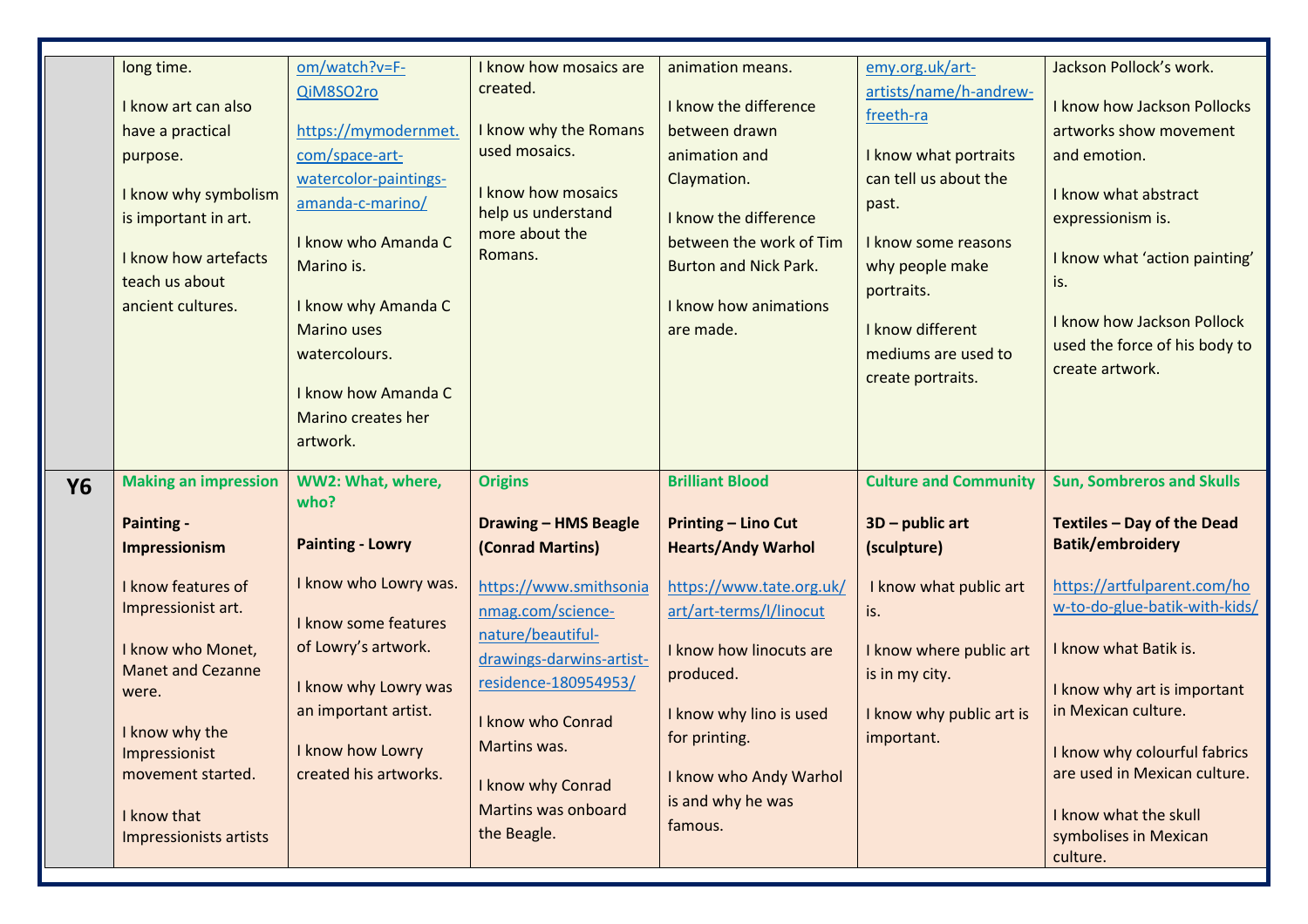|                    | used certain              | I know why Conrad                 | I know some features of                                                                                                                                                 |  |
|--------------------|---------------------------|-----------------------------------|-------------------------------------------------------------------------------------------------------------------------------------------------------------------------|--|
|                    | brushstrokes for          | Martin's artwork was              | Andy Warhol's work.                                                                                                                                                     |  |
|                    | effect.                   |                                   |                                                                                                                                                                         |  |
|                    |                           | important.                        | I know why Andy Warhol                                                                                                                                                  |  |
|                    | I know that different     |                                   | used printing as a                                                                                                                                                      |  |
|                    | paints have different     |                                   |                                                                                                                                                                         |  |
|                    | effects and can be        |                                   | medium.                                                                                                                                                                 |  |
|                    | used in different ways.   |                                   |                                                                                                                                                                         |  |
|                    |                           |                                   | Assessment is ongoing but evaluated at the end of each topic. All classes complete an observational drawing at the end of the year to show development & progression of |  |
|                    |                           |                                   |                                                                                                                                                                         |  |
| skills/techniques. |                           |                                   |                                                                                                                                                                         |  |
|                    |                           |                                   |                                                                                                                                                                         |  |
|                    |                           |                                   |                                                                                                                                                                         |  |
|                    |                           |                                   |                                                                                                                                                                         |  |
|                    |                           |                                   |                                                                                                                                                                         |  |
|                    |                           |                                   |                                                                                                                                                                         |  |
|                    |                           |                                   |                                                                                                                                                                         |  |
|                    |                           |                                   |                                                                                                                                                                         |  |
|                    |                           |                                   |                                                                                                                                                                         |  |
|                    |                           |                                   |                                                                                                                                                                         |  |
|                    |                           |                                   |                                                                                                                                                                         |  |
|                    |                           |                                   |                                                                                                                                                                         |  |
|                    |                           |                                   |                                                                                                                                                                         |  |
|                    |                           |                                   |                                                                                                                                                                         |  |
|                    |                           |                                   |                                                                                                                                                                         |  |
|                    |                           |                                   |                                                                                                                                                                         |  |
|                    |                           |                                   |                                                                                                                                                                         |  |
|                    |                           |                                   |                                                                                                                                                                         |  |
|                    |                           |                                   |                                                                                                                                                                         |  |
|                    |                           |                                   |                                                                                                                                                                         |  |
|                    |                           |                                   |                                                                                                                                                                         |  |
|                    |                           |                                   |                                                                                                                                                                         |  |
|                    |                           |                                   |                                                                                                                                                                         |  |
|                    |                           |                                   |                                                                                                                                                                         |  |
|                    | $\curvearrowright$<br>oli |                                   |                                                                                                                                                                         |  |
|                    |                           |                                   |                                                                                                                                                                         |  |
|                    |                           | <b>Art Vocabulary Progression</b> |                                                                                                                                                                         |  |
|                    |                           |                                   |                                                                                                                                                                         |  |
|                    | <b>MANOR PARK</b>         |                                   |                                                                                                                                                                         |  |
|                    | <b>ACADEMY</b>            |                                   |                                                                                                                                                                         |  |
|                    |                           |                                   |                                                                                                                                                                         |  |
|                    |                           |                                   |                                                                                                                                                                         |  |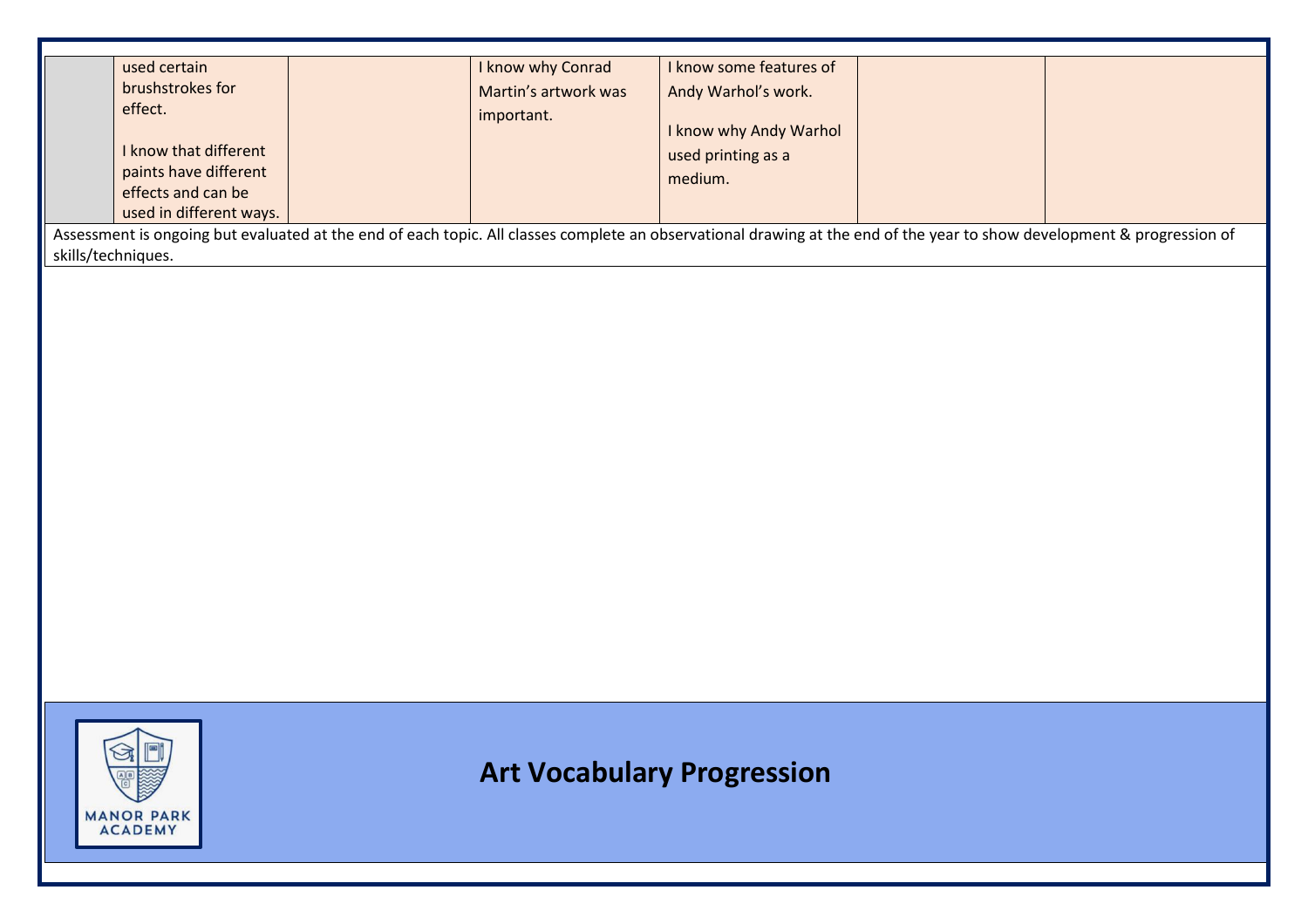|             | <b>EYFS</b>   | <b>Y1</b>     | <b>Y2</b>     | <b>Y3</b>     | <b>Y4</b>      | <b>Y5</b>      | <b>Y6</b>      |
|-------------|---------------|---------------|---------------|---------------|----------------|----------------|----------------|
| Line        | Change        | Straight      | Straight      | Straight      | Straight       | Straight       | Straight       |
|             | Join          | Curve         | Curve         | Curve         | Curve          | Curve          | Curve          |
|             | Straight      | Long          | Long          | Long          | Long           | Long           | Long           |
|             | Curve         | Short         | Short         | Short         | Short          | Short          | Short          |
|             | Long          | <b>Bold</b>   | <b>Bold</b>   | <b>Bold</b>   | <b>Bold</b>    | <b>Bold</b>    | <b>Bold</b>    |
|             | Short         | Faint         | Faint         | Faint         | Faint          | Faint          | Faint          |
|             | <b>Bold</b>   | Sharp         | Sharp         | Sharp         | Sharp          | Sharp          | Sharp          |
|             | Faint         | Thin          | Thin          | Thin          | Thin           | Thin           | Thin           |
|             | Sharp         | Thick         | Thick         | Thick         | Thick          | Thick          | Thick          |
|             | Thin          | <b>Blunt</b>  | <b>Blunt</b>  | <b>Blunt</b>  | Blunt          | <b>Blunt</b>   | Blunt          |
|             | Thick         | Pressure      | Pressure      | Pressure      | Pressure       | Pressure       | Pressure       |
|             |               |               | Smudged       | Smudged       | Smudged        | Smudged        | Smudged        |
|             |               |               | Weight        | Weight        | Weight         | Weight         | Weight         |
|             |               |               |               | Sketch(ing)   | Sketch(ing)    | density        | density        |
|             |               |               |               |               | <b>Density</b> | Sketch(ing)    | Sketch(ing)    |
|             |               |               |               |               |                | Cross-hatching | Cross-hatching |
|             |               |               |               |               |                | Shadow         | Shadow         |
| <b>Tone</b> | Light         | Light         | Light         | Light         | Light          | Light          | Light          |
|             | Dark          | Dark          | Dark          | Dark          | Dark           | Dark           | Dark           |
|             | Shadow        | Shadow        | Shadow        | Shadow        | Shadow         | Shadow         | Shadow         |
|             | Reflected     | Reflected     | Reflected     | Reflected     | Reflected      | Reflected      | Reflected      |
|             | Solid         | Solid         | Solid         | Solid         | Solid          | Solid          | Solid          |
|             | <b>Bright</b> | <b>Bright</b> | <b>Bright</b> | <b>Bright</b> | <b>Bright</b>  | <b>Bright</b>  | <b>Bright</b>  |
|             |               |               | shade         | shade         | shade          | shade          | shade          |
|             |               |               | tint          | tint          | Contrast       | Contrast       | Contrast       |
|             |               |               | Contrast      | Contrast      | tint           | Depth          | Depth          |
|             |               |               |               |               | Depth          | Opaque         | Opaque         |
|             |               |               |               |               | Opaque         | Transparent    | Transparent    |
|             |               |               |               |               | Transparent    | tint           | tint           |
|             |               |               |               |               | Wash           | Wash           | Wash           |
|             |               |               |               |               | Mood           | Mood           | Mood           |
| Colour      | Primary       | Primary       | Primary       | Primary       | Primary        | Primary        | Primary        |
|             | Secondary     | Secondary     | Secondary     | Secondary     | Secondary      | Secondary      | Secondary      |
|             | Mix           | Mix           | Mix           | Mix           | Mix            | Mix            | Mix            |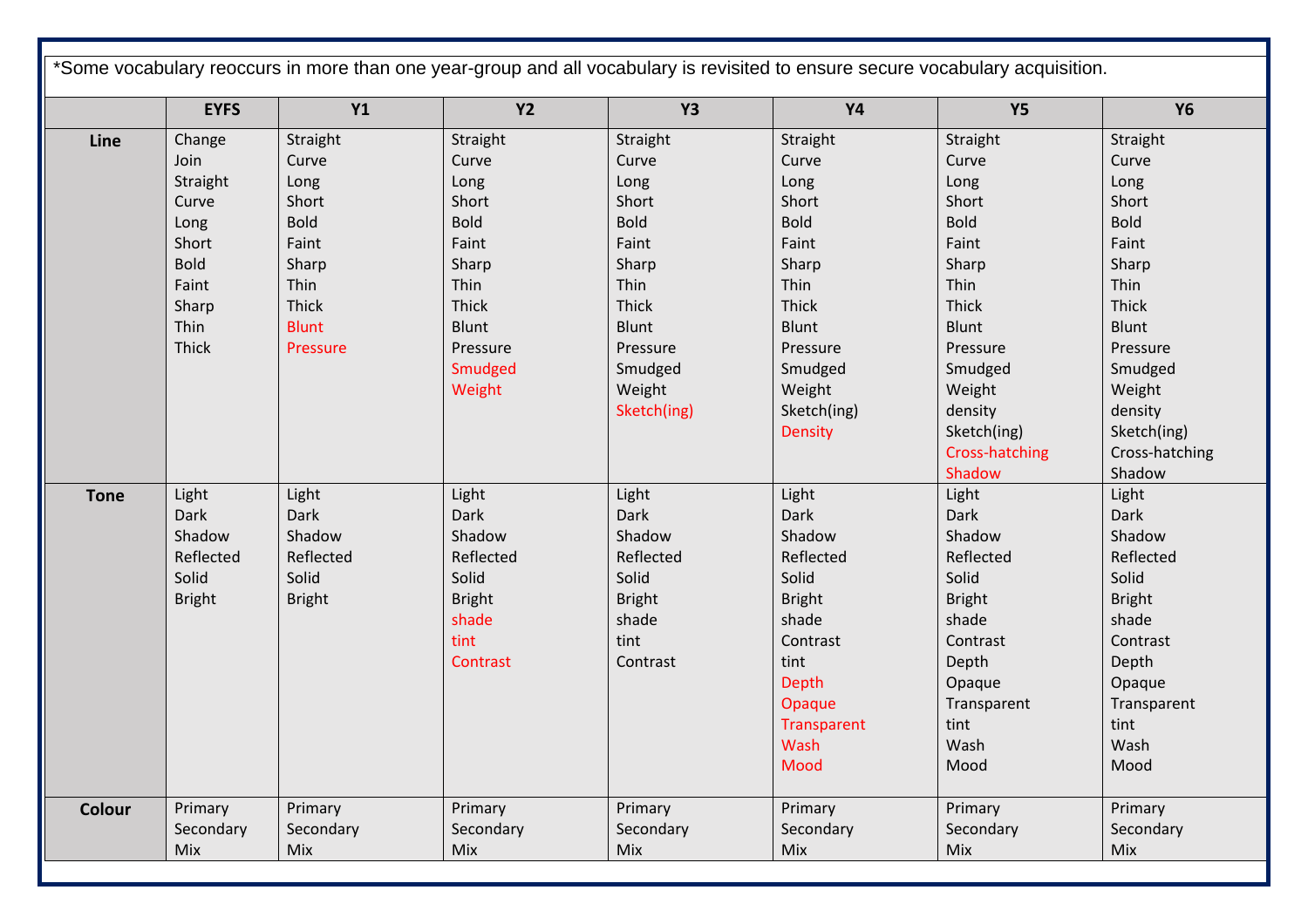|                    | Mixed         | Mixed         | Mixed         | Mixed         | Mixed         | Mixed             | Mixed             |
|--------------------|---------------|---------------|---------------|---------------|---------------|-------------------|-------------------|
|                    | <b>Bright</b> | <b>Bright</b> | <b>Bright</b> | <b>Bright</b> | <b>Bright</b> | <b>Bright</b>     | <b>Bright</b>     |
|                    |               | Light         | Light         | Light         | Light         | Light             | Light             |
|                    |               | <b>Dark</b>   | Dark          | Dark          | Dark          | Dark              | Dark              |
|                    |               | Complementary | Complementary | Complementary | Complementary | Complementary     | Complementary     |
|                    |               |               | Dull          | Dull          | Dull          | Dull              | Dull              |
|                    |               |               |               |               |               |                   | Contrasting       |
| <b>Composition</b> | Background    | Background    | Background    | Background    | Background    | Background        | Background        |
|                    | Foreground    | Foreground    | Foreground    | Foreground    | Foreground    | Foreground        | Foreground        |
|                    | Design        | Design        | Design        | Design        | Design        | Design            | Design            |
|                    |               |               | Layout        | Layout        | Layout        | Layout            | Layout            |
|                    |               |               |               |               | Perspective   | Perspective       | Perspective       |
|                    |               |               |               |               |               |                   |                   |
| <b>Shape</b>       | Pointed       | Pointed       | Pointed       | Pointed       | Pointed       | Pointed           | Pointed           |
|                    | Sharp         | Sharp         | Sharp         | Sharp         | Sharp         | Sharp             | Sharp             |
|                    | Straight      | Straight      | Straight      | Straight      | Straight      | Straight          | Straight          |
|                    | Square        | Square        | Square        | Square        | Square        | Square            | Square            |
|                    | Spherical     | Spherical     | Spherical     | Spherical     | Spherical     | Spherical         | Spherical         |
|                    | Size          | Size          | Size          | Size          | Size          | Size              | Size              |
|                    | Mass          | Mass          | Mass          | Mass          | Mass          | Mass              | Mass              |
|                    | Solid         | Solid         | Solid         | Solid         | Solid         | Solid             | Solid             |
|                    |               |               | 2D            | 2D            | 2D            | 2D                | 2D                |
|                    |               |               | 3D            | 3D            | 3D            | 3D                | 3D                |
|                    |               |               |               |               |               |                   |                   |
| <b>Texture</b>     | Rough         | Rough         | Rough         | Rough         | Rough         | Rough             | Rough             |
|                    | Smooth        | Smooth        | Smooth        | Smooth        | Smooth        | Smooth            | Smooth            |
|                    | Hard          | Hard          | Hard          | Hard          | Hard          | Hard              | Hard              |
|                    | Soft          | Soft          | Soft          | Soft          | Soft          | Soft              | Soft              |
|                    | Dry           | Dry           | Dry           | Dry           | Dry           | Dry               | Dry               |
|                    | Wet           | Wet           | Wet           | Wet           | Wet           | Wet               | Wet               |
|                    | Matt          | Matt          | Matt          | Matt          | Matt          | Matt              | Matt              |
|                    | Shiny         | Shiny         | Shiny         | Shiny         | Shiny         | Shiny             | Shiny             |
|                    | Bumpy         | Bumpy         | Bumpy         | Bumpy         | Bumpy         | Bumpy             | Bumpy             |
|                    | Silky         | Silky         | Silky         | Silky         | Silky         | Silky             | Silky             |
|                    |               |               | reflective    | reflective    | reflective    | reflective        | reflective        |
|                    |               |               |               |               |               | Porous/non-porous | Porous/non-porous |
|                    |               |               |               |               |               |                   |                   |
| Pattern            | Repeat        | Repeat        | Repeat        | Repeat        | Repeat        | Repeat            | Repeat            |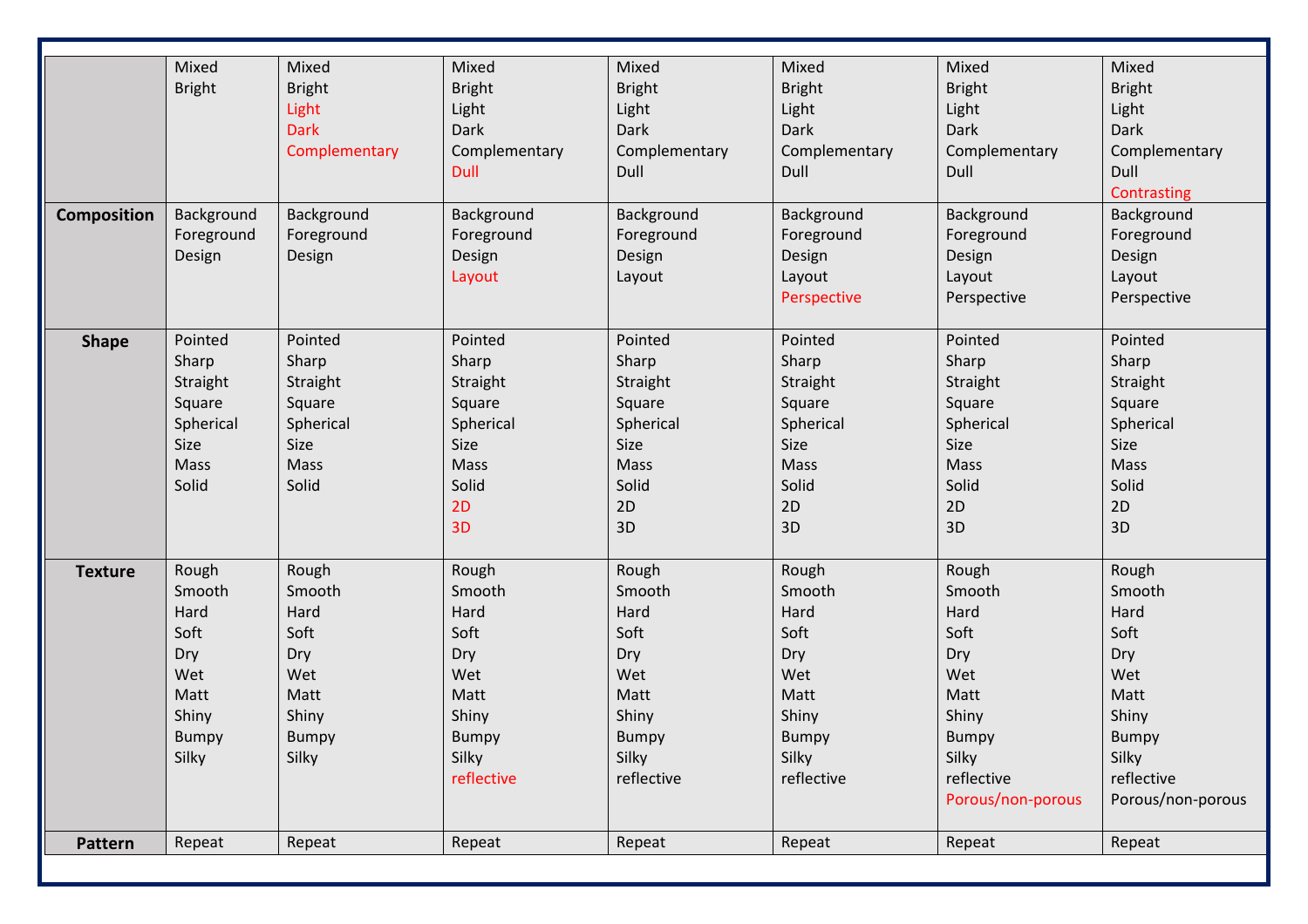|                  | Simple         | Simple               | Simple               | Simple               | Simple               | Simple                              | Simple                 |
|------------------|----------------|----------------------|----------------------|----------------------|----------------------|-------------------------------------|------------------------|
|                  | Continuous     | Continuous           | Continuous           | Continuous           | Continuous           | Continuous                          | Continuous             |
|                  | <b>Stripes</b> | <b>Stripes</b>       | <b>Stripes</b>       | <b>Stripes</b>       | <b>Stripes</b>       | <b>Stripes</b>                      | <b>Stripes</b>         |
|                  | zig zag        | zig zag              | zig zag              | zig zag              | zig zag              | zig zag                             | zig zag                |
|                  | dot/dotted     | dot/dotted           | dot/dotted           | dot/dotted           | dot/dotted           | dot/dotted                          | dot/dotted             |
|                  |                |                      |                      |                      |                      |                                     |                        |
| <b>Genre</b>     | <b>Image</b>   | Image                | Image                | <b>Image</b>         | Image                | Image                               | <b>Image</b>           |
| <b>Specific</b>  | Portrait       | Portrait             | Portrait             | Portrait             | Portrait             | Portrait                            | Portrait               |
|                  | Landscape      | Landscape            | Landscape            | Landscape            | Landscape            | Landscape                           | Landscape              |
|                  | <b>Drawing</b> | <b>Drawing</b>       | <b>Drawing</b>       | <b>Drawing</b>       | <b>Drawing</b>       | <b>Drawing</b>                      | <b>Drawing</b>         |
|                  | Painting       | <b>Painting</b>      | Painting             | Painting             | Painting             | Painting                            | Painting               |
|                  | Sculpture/     | Sculpture/ modelling | Sculpture/ modelling | Sculpture/ modelling | Sculpture/ modelling | Sculpture/ modelling                | Sculpture/ modelling   |
|                  | modelling      | culture              | Explore/experiment   | Explore/experiment   | Explore/experiment   | Explore/experiment                  | Explore/experiment     |
|                  |                | Explore/experiment   | <b>Artist</b>        | Artist               | Artist               | Artist                              | Artist                 |
|                  |                | Artist               | Sculptor             | Sculptor             | Sculptor             | <b>Sculptor</b>                     | <b>Sculptor</b>        |
|                  |                | Sculptor             | culture              | culture              | culture              | culture                             | culture                |
|                  |                |                      | Realism              | Realism              | Realism              | Realism                             | Realism                |
|                  |                |                      | Classical            | <b>Classical</b>     | <b>Classical</b>     | <b>Classical</b>                    | Classical              |
|                  |                |                      | Modern               | Modern               | Modern               | <b>Modern</b>                       | Modern                 |
|                  |                |                      | Application          | Application          | Application          | Application                         | Application            |
|                  |                |                      |                      | Craft                | Craft                | Craft                               | Craft                  |
|                  |                |                      |                      | Evaluation           | Evaluation           | Evaluation                          | Evaluation             |
|                  |                |                      |                      |                      |                      |                                     |                        |
|                  |                |                      |                      | Appreciation         | Appreciation         | Appreciation<br><b>Similarities</b> | Appreciation           |
|                  |                |                      |                      | <b>Similarities</b>  | <b>Similarities</b>  |                                     | <b>Similarities</b>    |
|                  |                |                      |                      | <b>Differences</b>   | <b>Differences</b>   | <b>Differences</b>                  | <b>Differences</b>     |
|                  |                |                      |                      | design               | <b>Design</b>        | Design                              | <b>Design</b>          |
|                  |                |                      |                      |                      |                      | Character design                    | Character design       |
|                  |                |                      |                      |                      |                      |                                     | Production             |
|                  |                |                      |                      |                      |                      |                                     | Animation              |
|                  |                |                      |                      |                      |                      |                                     | <b>Screen printing</b> |
|                  |                |                      |                      |                      |                      |                                     | <b>Mass production</b> |
| <b>Portraits</b> | <b>Nose</b>    | <b>Nose</b>          | <b>Nose</b>          | <b>Nose</b>          | <b>Nose</b>          | <b>Nose</b>                         | <b>Nose</b>            |
|                  | Eyes           | Eyes                 | Eyes                 | Eyes                 | Eyes                 | Eyes                                | Eyes                   |
|                  | Face           | Face                 | Face                 | Face                 | Face                 | Face                                | Face                   |
|                  | Symmetry       | Symmetry             | Symmetry             | Symmetry             | Symmetry             | Symmetry                            | Symmetry               |
|                  | Ears           | Ears                 | Ears                 | Ears                 | Ears                 | Ears                                | Ears                   |
|                  | Half           | Half                 | Half                 | Half                 | Half                 | Half                                | Half                   |
|                  | Quarter        | Quarter              | Quarter              | Quarter              | Quarter              | Quarter                             | Quarter                |
|                  |                |                      |                      |                      |                      |                                     |                        |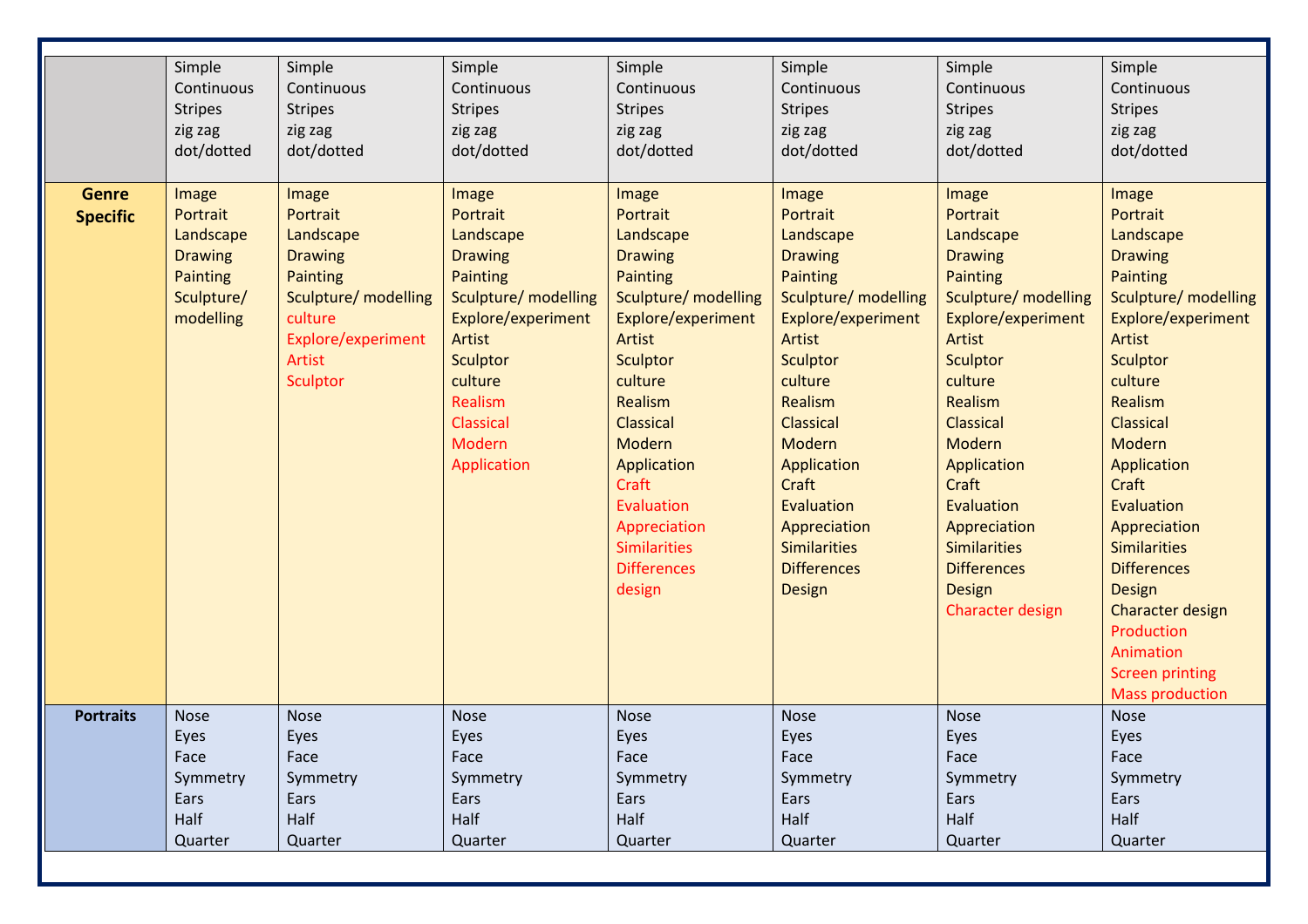|                | Eyebrows       | Eyebrows       | Eyebrows          | Eyebrows             | Eyebrows             | Eyebrows             | Eyebrows             |
|----------------|----------------|----------------|-------------------|----------------------|----------------------|----------------------|----------------------|
|                | Hair           | Hair           | Hair              | Hair                 | Hair                 | Hair                 | Hair                 |
|                | Self-portrait/ | Self-portrait/ | Self-portrait/    | Self-portrait/       | Self-portrait/       | Self-portrait/       | Self-portrait/       |
|                | portrait       | portrait       | portrait          | portrait             | portrait             | portrait             | portrait             |
|                |                | Profile        | Profile           | Profile              | Profile              | Profile              | Profile              |
|                |                | <b>Size</b>    | Size              | Size                 | Size                 | Size                 | Size                 |
|                |                | Shape          | Shape             | Shape                | Shape                | Shape                | Shape                |
|                |                |                |                   | <b>Expression</b>    | Expression           | Expression           | Expression           |
|                |                |                |                   | Proportion           | Proportion           | Proportion           | Proportion           |
|                |                |                |                   | Symmetry             | Symmetry             | Angle                | Angle                |
|                |                |                |                   |                      |                      | Composition          | Composition          |
| <b>Collage</b> | Rip            | Rip            | Rip               | Rip                  | Rip                  | Cut                  | Cut                  |
|                | <b>Tear</b>    | Tear           | Tear              | Cut                  | Cut                  | Tear                 | Tear                 |
|                |                | Cut            | Cut               | Tear                 | Tear                 | Scrunch              | Scrunch              |
|                |                | Scrunch        | Scrunch           | Scrunch              | Scrunch              | Fold                 | Fold                 |
|                |                |                |                   | Fold                 | Fold                 | Layer                | Layer                |
|                |                |                |                   | Layer                | Layer                | glue, adhesive, PVA, | glue, adhesive, PVA, |
|                |                |                |                   | glue, adhesive, PVA, | glue, adhesive, PVA, | multi-purpose        | multi-purpose        |
|                |                |                |                   | multi-purpose        | multi-purpose        | Combine              | Combine              |
|                |                |                |                   |                      | Combine              | Overlay              | Overlay              |
|                |                |                |                   |                      |                      | <b>Stitch</b>        | Stitch               |
|                |                |                |                   |                      |                      |                      | <b>Mixed media</b>   |
| 3D work        | Roll           | Roll           | Sculpt            | Sculpt               | Sculpt               | Sculpt               | Sculpt               |
|                | Pinch          | Pinch          | Roll              | Roll                 | Roll                 | Roll                 | Roll                 |
|                | Press          | Press          | Pinch             | Pinch                | Pinch                | Pinch                | Pinch                |
|                | Cut            | Cut            | Press             | Press                | Press                | Press                | Press                |
|                | Dry            | Dry            | Cut               | Cut                  | Cut                  | Cut                  | Cut                  |
|                | Wet            | Wet            | Dry               | Dry                  | Dry                  | Dry                  | Dry                  |
|                | <b>Moist</b>   | Moist          | Wet               | Wet                  | Wet                  | Wet                  | Wet                  |
|                | <b>Knead</b>   | Knead          | Moist             | Moist                | Moist                | Moist                | Moist                |
|                |                | <b>Sculpt</b>  | Knead             | Knead                | Knead                | Knead                | Knead                |
|                |                | Smooth         | Smooth            | Smooth               | Smooth               | Smooth               | Smooth               |
|                |                | Air-dry        | Air-dry           | Air-dry              | Air-dry              | Air-dry              | Air-dry              |
|                |                |                | <b>Hollow</b>     | Hollow               | Hollow               | Useful/decoration    | Useful/decoration    |
|                |                |                | Solid             | Solid                | Solid                | Glaze                | Glaze                |
|                |                |                | <b>Modelling</b>  | Modelling            | Modelling            | Armature             | Armature             |
|                |                |                | Useful/decorative | Useful/decoration    | Useful/decoration    | (supportive          | (supportive          |
|                |                |                |                   |                      |                      | structure)           | structure)           |
|                |                |                |                   |                      |                      |                      |                      |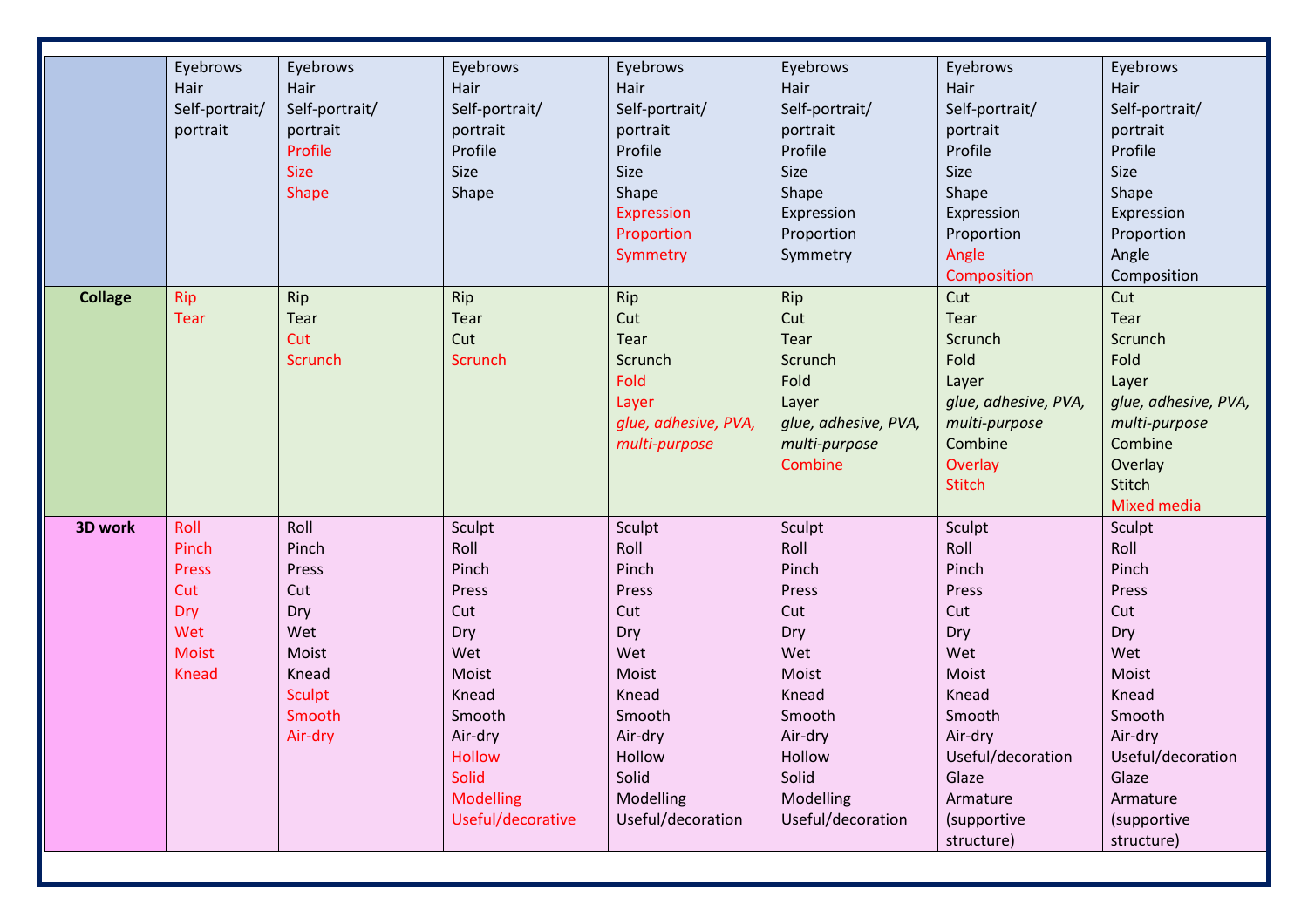|                 |                 |                 | Armature       | Armature              | Fired                 | Fired                 |
|-----------------|-----------------|-----------------|----------------|-----------------------|-----------------------|-----------------------|
|                 |                 |                 | (supportive    | (supportive           | Kiln                  | Kiln                  |
|                 |                 |                 | structure)     | structure)            | Decorative/utilitaria | Decorative/utilitaria |
|                 |                 |                 |                |                       | n                     | $\mathsf{n}$          |
|                 |                 |                 |                |                       | Manufactured/         | Manufactured/         |
|                 |                 |                 |                |                       | handmade              | handmade              |
| <b>Textiles</b> | <b>Material</b> | <b>Material</b> | Material       | <b>Material</b>       | <b>Material</b>       | Material              |
|                 | <b>Thread</b>   | <b>Thread</b>   | <b>Thread</b>  | <b>Thread</b>         | <b>Thread</b>         | <b>Thread</b>         |
|                 | Glue            | Glue            | Glue           | Glue                  | Glue                  | Glue                  |
|                 |                 | <b>Textile</b>  | <b>Textile</b> | <b>Textile</b>        | <b>Textile</b>        | <b>Textile</b>        |
|                 |                 | <b>Dye</b>      | Dye            | Dye                   | Dye                   | Dye                   |
|                 |                 | Knot            | Knot           | Knot                  | Knot                  | Knot                  |
|                 |                 | Tie             | Tie            | Tie                   | Tie                   | Tie                   |
|                 |                 | Tie-dye         | Tie-dye        | Tie-dye               | Tie-dye               | Tie-dye               |
|                 |                 | <b>Natural</b>  | <b>Natural</b> | <b>Natural</b>        | <b>Natural</b>        | <b>Natural</b>        |
|                 |                 | Man-made        | Man-made       | Man-made              | Man-made              | Man-made              |
|                 |                 |                 | <b>Thread</b>  | <b>Thread</b>         | <b>Thread</b>         | <b>Thread</b>         |
|                 |                 |                 | Sew            | Sew                   | Sew                   | Sew                   |
|                 |                 |                 | <b>Stitch</b>  | <b>Stitch</b>         | <b>Stitch</b>         | <b>Stitch</b>         |
|                 |                 |                 | Weave          | Weave                 | Weave                 | Weave                 |
|                 |                 |                 | Knit           | <b>Knit</b>           | <b>Knit</b>           | Knit                  |
|                 |                 |                 | Synthetic/     | Synthetic/            | Synthetic/            | Synthetic/            |
|                 |                 |                 | Warp           | Warp                  | Warp                  | Warp                  |
|                 |                 |                 | Weft           | Weft                  | Weft                  | Weft                  |
|                 |                 |                 |                | <b>Tapestry</b>       | Tapestry              | <b>Tapestry</b>       |
|                 |                 |                 |                | Sewing patterns (e.g. | Sewing patterns (e.g. | Sewing patterns (e.g. |
|                 |                 |                 |                | Instructions/templat  | Instructions/templat  | Instructions/templat  |
|                 |                 |                 |                | es)                   | es)                   | es)                   |
|                 |                 |                 |                | Fabric types (e.g.    | Fabric types (e.g.    | Fabric types (e.g.    |
|                 |                 |                 |                | wool, felt, silk,     | wool, felt, silk,     | wool, felt, silk,     |
|                 |                 |                 |                | cotton, acrylic,      | cotton, acrylic,      | cotton, acrylic,      |
|                 |                 |                 |                | leather)              | leather)              | leather)              |
|                 |                 |                 |                | Embellishment         | Embellishment         | Embellishment         |
|                 |                 |                 |                | Embroidery            | Embroidery            | Embroidery            |
|                 |                 |                 |                |                       |                       | Stitch names (e.g.    |
|                 |                 |                 |                |                       |                       | tacking, running,     |
|                 |                 |                 |                |                       |                       | blanket, gathering,   |
|                 |                 |                 |                |                       |                       | cross stitch)         |
|                 |                 |                 |                |                       |                       |                       |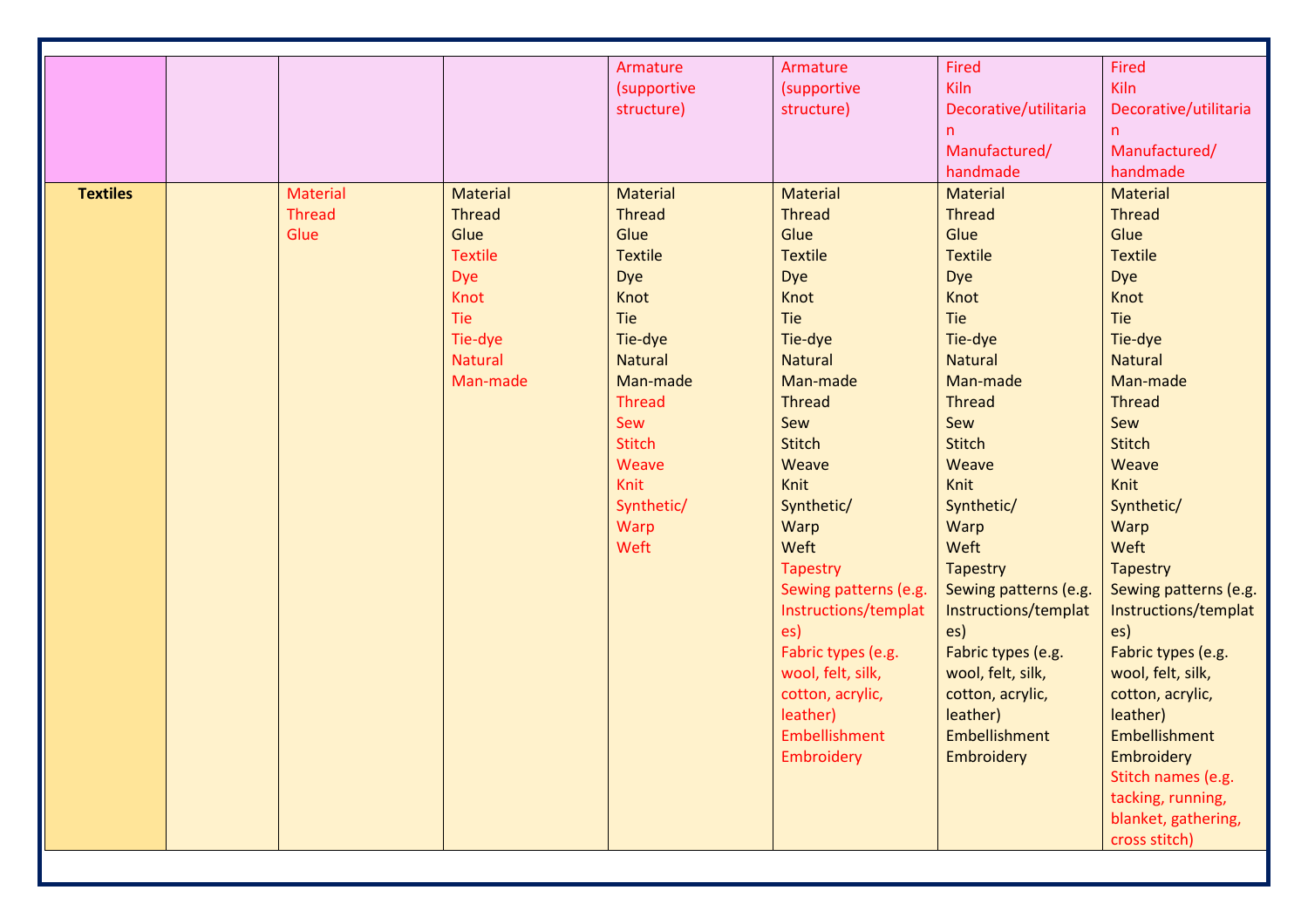| <b>Digital Media</b> |              | Computer | Computer           | Computer           | Computer           | Computer             | Computer             |
|----------------------|--------------|----------|--------------------|--------------------|--------------------|----------------------|----------------------|
|                      |              |          | Photograph         | Photograph         | Photograph         | Photograph           | Photograph           |
|                      |              |          | Photography        | Photography        | Photography        | Photography          | Photography          |
|                      |              |          | <b>Digital</b>     | <b>Digital</b>     | <b>Digital</b>     | Digital              | Digital              |
|                      |              |          | Analogue           | Analogue           | Analogue           | Analogue             | Analogue             |
|                      |              |          | Portrait           | Portrait           | Portrait           | Portrait             | Portrait             |
|                      |              |          | Landscape          | Landscape          | Landscape          | Landscape            | Landscape            |
|                      |              |          | Film               | Film               | Film               | Film                 | Film                 |
|                      |              |          |                    | Computer           | Computer           | Computer             | Computer             |
|                      |              |          |                    | Design             | Design             | Design               | Design               |
|                      |              |          |                    | Cut                | Cut                | Cut                  | Cut                  |
|                      |              |          |                    | Paste              | Paste              | Paste                | Paste                |
|                      |              |          |                    | Fill               | Fill               | Fill                 | Fill                 |
|                      |              |          |                    |                    | Software           | Software             | Software             |
|                      |              |          |                    |                    | Interlinked        | Interlinked          | Interlinked          |
|                      |              |          |                    |                    |                    | <b>Editing</b>       | Editing              |
|                      |              |          |                    |                    |                    | Lighting             | Lighting             |
|                      |              |          |                    |                    |                    | Composition          | Composition          |
|                      |              |          |                    |                    |                    | <b>Camera Angles</b> | <b>Camera Angles</b> |
|                      |              |          |                    |                    |                    | Storyboard           | Storyboard           |
|                      |              |          |                    |                    |                    | Sound                | Sound                |
|                      |              |          |                    |                    |                    | File                 | File                 |
|                      |              |          |                    |                    |                    | Media                | Media                |
|                      |              |          |                    |                    |                    | 2D animation         | 2D animation         |
|                      |              |          |                    |                    |                    | 3D animation         | 3D animation         |
|                      |              |          |                    |                    |                    | Animation            | Animation            |
|                      |              |          |                    |                    |                    | Animate              | Animate              |
|                      |              |          |                    |                    |                    | Claymation           | Claymation           |
|                      |              |          |                    |                    |                    | <b>Stop motion</b>   | Stop motion          |
|                      |              |          |                    |                    |                    | <b>Exporting</b>     | Exporting            |
|                      |              |          |                    |                    |                    | Foreground           | Foreground           |
|                      |              |          |                    |                    |                    | <b>Background</b>    | Background           |
| <b>Printing</b>      | <b>Stamp</b> | Stamp    | Stamp              | Stamp              | Stamp              | Stamp                | Stamp                |
|                      | <b>Press</b> | Press    | Press              | Press              | Press              | Press                | Press                |
|                      |              | Print    | Print              | Print              | Print              | Print                | Print                |
|                      |              |          | <b>Block</b>       | <b>Block</b>       | <b>Block</b>       | <b>Block</b>         | <b>Block</b>         |
|                      |              |          | <b>Block print</b> | <b>Block print</b> | <b>Block print</b> | <b>Block print</b>   | <b>Block print</b>   |
|                      |              |          | Repeat             | Repeat             | Repeat             | Repeat               | Repeat               |
|                      |              |          |                    |                    |                    |                      |                      |